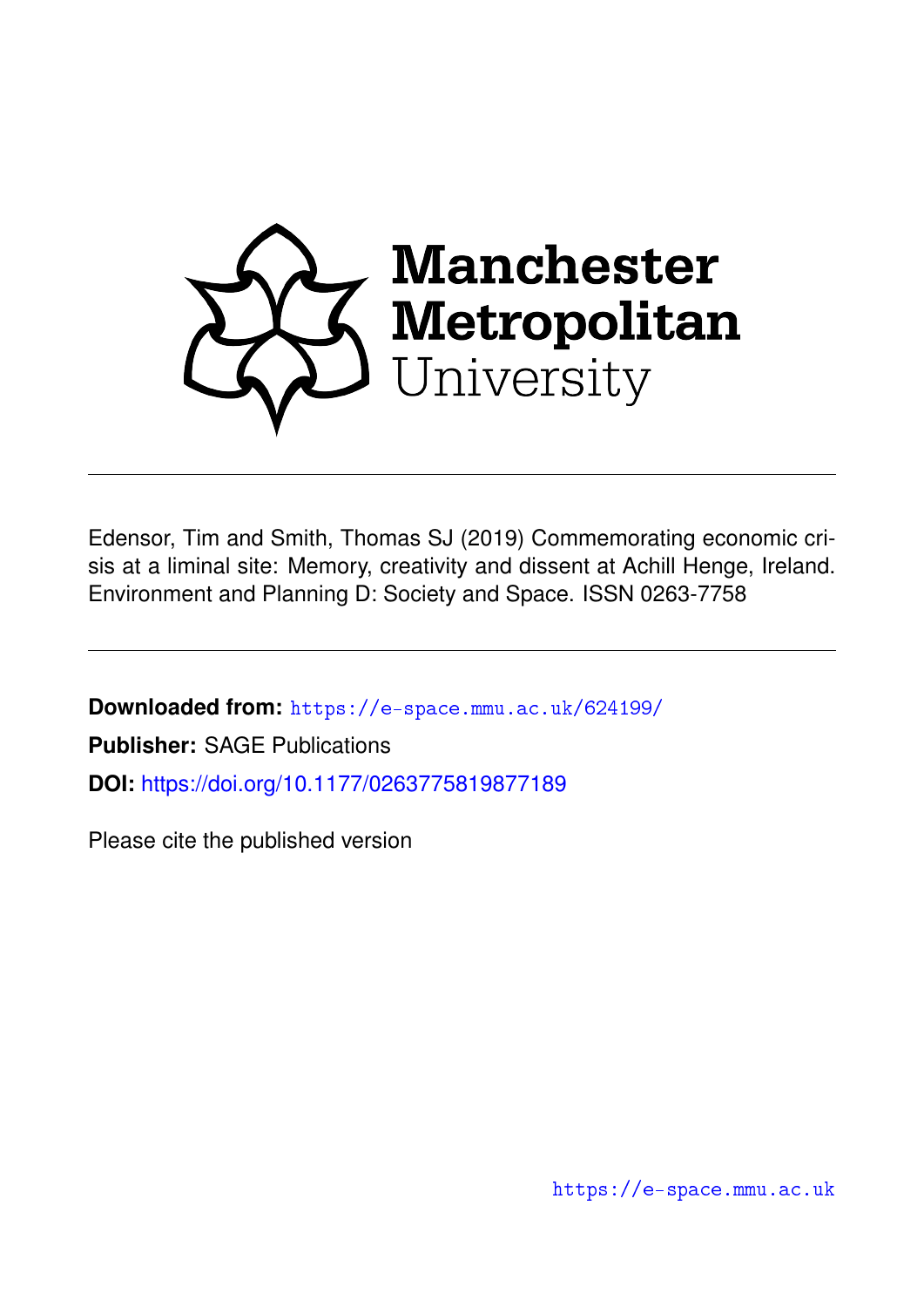Commemorating Economic Crisis at a Liminal Site: Memory, creativity and dissent at Achill Henge, Ireland

### **Abstract**

This paper draws on a case study of Achill Henge, Co. Mayo, Ireland, to examine the interplay between economic crisis, rebel creativity, and shifting geographies of commemoration. Built in 2011 in a remote part of the west of Ireland, Achill Henge is a highly contested monument. Unfinished and under perennial threat of demolition, the Stonehenge-like structure was originally conceived as a 'tomb of the Celtic Tiger' in reference to Ireland's ill-fated economic 'miracle' of the 1990s and 2000s. The paper examines this economic context before adopting two perspectives. Firstly, drawing on critical ideas about commemoration, we identify how the Henge uniquely remembers economic and political failure, materialising a unique site of subaltern memory. Situating it within memorial landscapes in Ireland, we explore how it can serve to critically analyse practices of traditional and contemporary commemoration. Secondly, we examine how its unsanctioned liminality produces a valuable, exemplary site at which numerous, unregulated playful, performative and political practices can be carried out, away from mainstream convention and commercial banality.

## **Keywords**

Commemoration, Memorial, Creativity, Economic Crisis, Ireland, Celtic Tiger

### **Introduction**

At the end of November 2011, the inhabitants of the adjoining coastal villages of Keel and Pollagh on Achill Island in County Mayo, Ireland, became aware that an extraordinary structure had been erected on peat bog a few hundred metres to their north. Achill Henge – four metres high, with 30 concrete columns and a circumference of nearly 100 metres – had been assembled on Ireland's Atlantic coast in less than three days. Built in protest against the handling of the 2008 Irish economic crisis, and without planning permission, the controversial monument remains unfinished and under court order to be demolished.

The Henge is reached via a rough laneway, unpassable to vehicles after a certain point. The final 500-metre stretch must be traversed on foot, with the concrete structure eventually looming into view. It dominates this desolate, elevated spot; its silhouette stands out in the landscape, accentuating its massive circular form, a symmetrical, geometrically exact version of the ancient megaliths which it mimics. The monument's immensity belies how its clandestine construction involved only a handful of people. Given its scale, solidity, and remote location, this was a prodigious feat of labour, construction, and organisation. A mysterious convoy of trucks had travelled three hours north from a pre-cast concrete manufacturing facility near Galway City to deliver the Henge's components. Few locals had any idea about what was being built – rumours abounded that improved sewage facilities, agricultural buildings, wind turbines or an incinerator were being constructed – and Mayo County Council, the local authority, quickly became alerted to the scheme.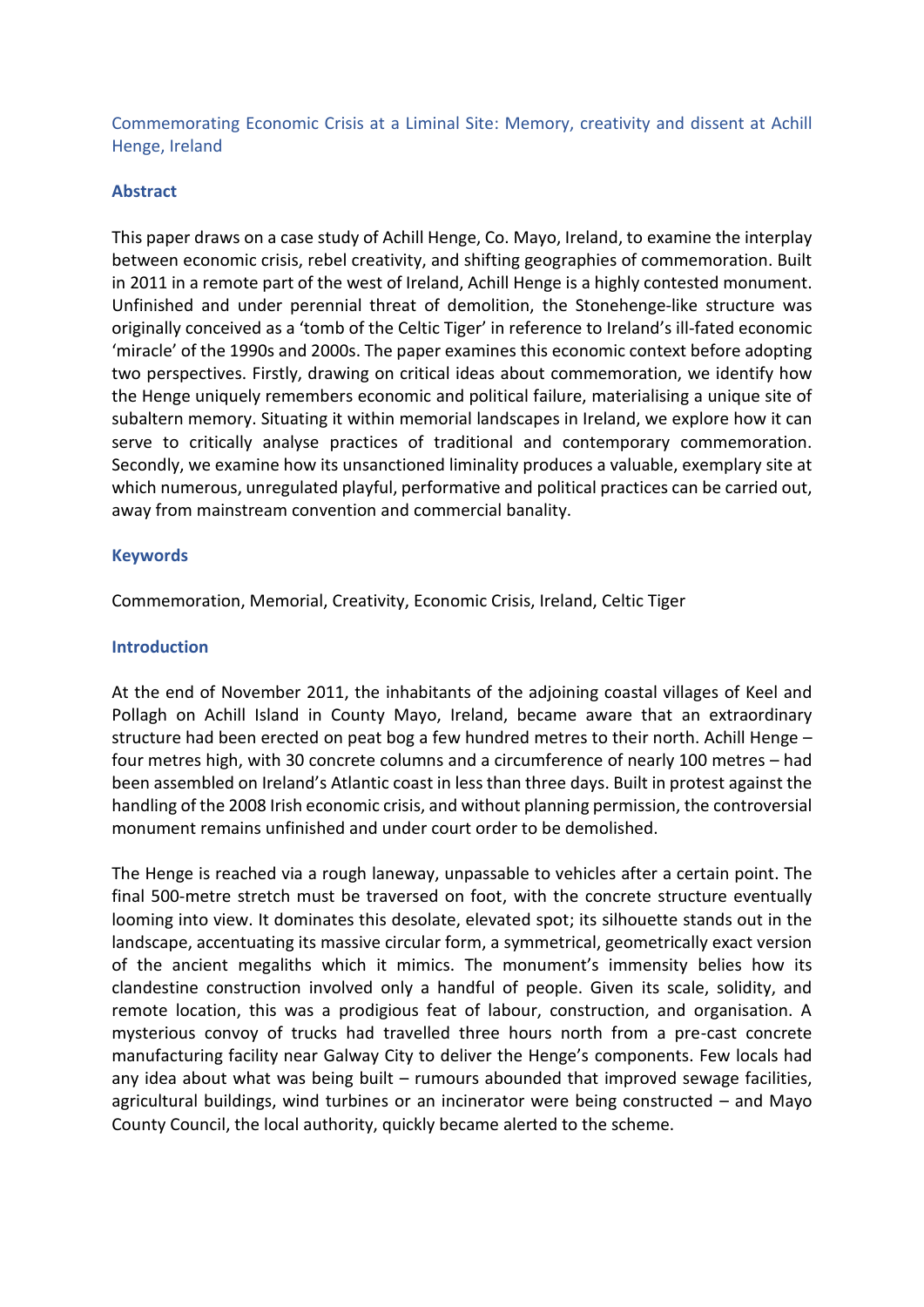While its builder – Joe McNamara, a bankrupt property developer who had grown up on Achill – had envisioned the further installation of a centrepiece, work was prematurely halted on the third evening by court injunction, leaving a completed outer circle and a partial interior ring of concrete footings. A flurry of national and international news coverage followed, with McNamara eventually jailed for several days for violating court orders to demolish the Henge. McNamara, however, argued that the monument should be exempt from planning permission, being both an 'ornamental garden' and built on commonage land – collectively owned property to which his family is a party.

This paper approaches Achill Henge from two perspectives: Firstly, we focus on its significance as a unique, critical memorial amidst a 'democratisation of memory' through which official forms of commemoration are being supplanted by multiple, more open-ended forms. Ireland's economic crash and its political and economic mismanagement serve as a peculiar subject for a memorial but, we argue, this offers a vantage point from which to critique traditional and contemporary commemorative practices. Accordingly, we consider the structure within the context of the complex memoryscape of Ireland in general and Mayo in particular.

Secondly, we examine the implications for how affective, sensory, creative, political, and convivial practices can be carried out here. The Henge stands as a remarkably unpoliced site of 'rebel creativity', defined by Demos (2016: 87) as combining 'disobedient energies directed against conventional and unjust governance' with 'the inventive aesthetics − visual and objective, theatrical and affective, bodily and intersubjective − of joyful activism.' We explore how such playful and creative practices may occur without hindrance at the Henge and how the value of unsanctioned, unsurveilled, and marginal cultural spaceslies in their potential for staging forms of prefigurative politics.

Before undertaking these empirical and analytical discussions, we examine the contentious cultural and economic context that fuelled the creation of the Henge, the rise and decline of the economic 'miracle' of Celtic Tiger Ireland, and provide an account of the study's methodology.

## **Achill Henge: Economic Context**

While Achill Henge's prime architect remained quiet, sources close to him affirmed its symbolic purpose as the 'tomb of the Celtic Tiger' (McGreal, 2011b), a memorial space for reflection on the collapse of the Irish economic 'miracle'. 'In its disrespect for the law and the environment', the 'boom tomb', as Mahoney (2012: n.p.) describes it, 'embodies the spirit of feckless development that has crippled Ireland'. Uniquely, although the Henge was conceived to challenge hegemonic political and economic rationalities, it was built by a property developer who had been at the heart of the very speculative rationality which it critiques. It problematises both the destructive (dis)ordering of space that resulted, and austerity-led political responses to the crisis which sought 'to protect as much as possible the interests of the developer and financial class' (O'Callaghan, 2016: 26). In particular, substantial public opposition arose to the social impacts of the Economic Adjustment Programme for Ireland,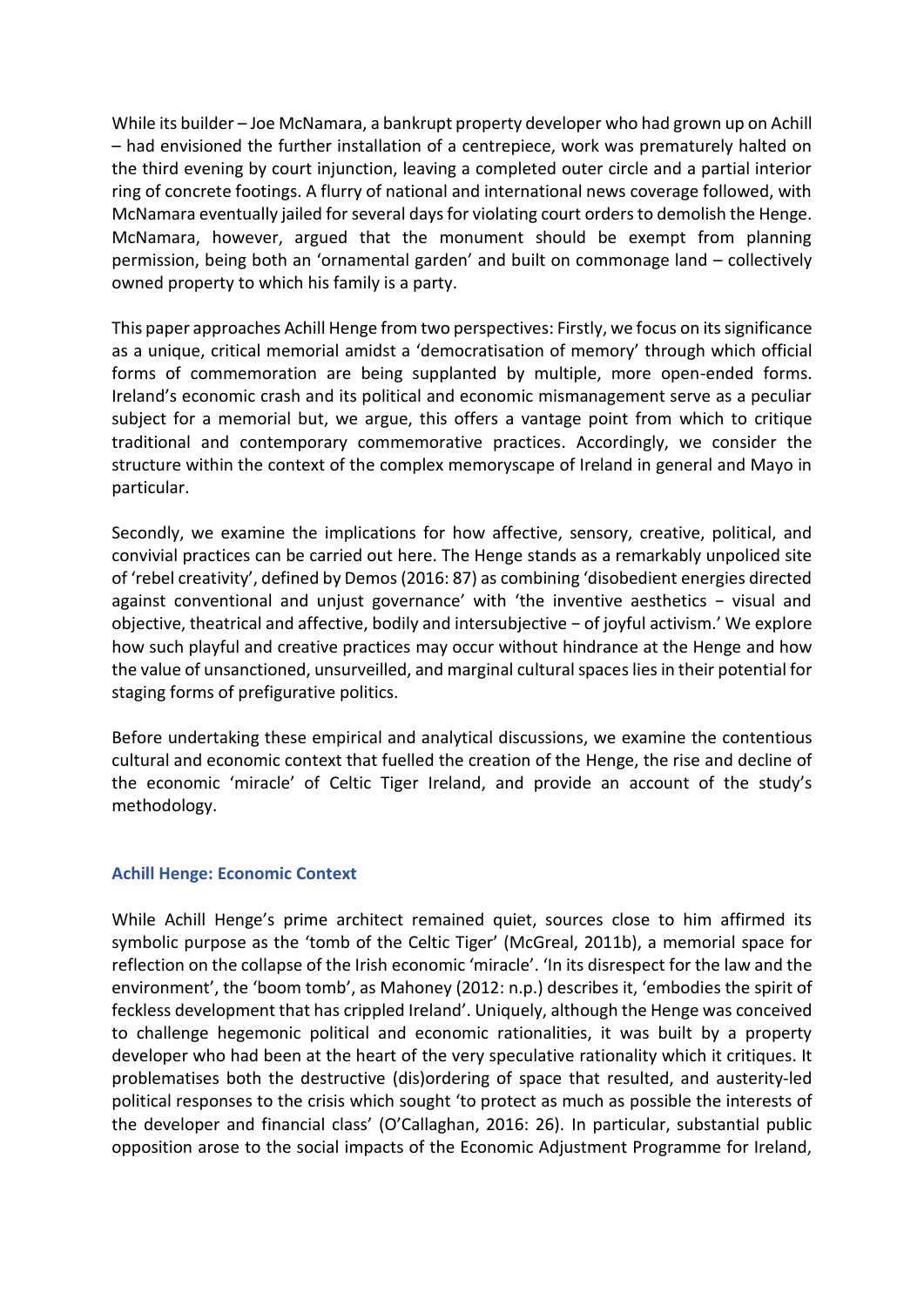the bailout led by the Troika (European Commission, European Central Bank, and the International Monetary Fund).

While Ireland's formal national economy began the  $20<sup>th</sup>$  century as effectively a colonial 'granary' for the British empire, it ended it by playing host to European headquarters for global corporations such as Intel, Microsoft, Oracle, Compaq, and Dell (Battel, 2003). Throughout the 1990s, Irish economic growth was four times the European average, occasionally hitting double digits (Daly, 2016), with the Celtic Tiger having two key drivers: attracting foreign direct investment (FDI) based on low corporate tax rates, and subsequently, as FDI-led development reached its apogee, a speculation-led property bubble.

This economic transition is particularly salient to the creation of Achill Henge. After an economic slowdown around 2001, the Irish economy bounced back to spectacular growth by diverting cheap credit into the property market. This approach was sanctioned by the government's National Spatial Strategy (NSS) in 2002; a document which emphasised a '"growth-first" approach to urban development…[facilitating] intense capital switching into property development in order to maintain conditions of high economic growth' (Daly, 2016: 1644). Despite tokenistic nods to 'sustainable development', the planning governance apparatus was oriented around an economically, socially, and environmentally unsustainable growth imperative. Any dissenting voices that articulated caution or alternative socio-spatial futures were ignored, co-opted, or marginalised.

The new approach appeared remarkably successful. As Kitchin et al. (2012: 1302) recall, 'Politicians, policy makers, economists, academics, practitioners, think-tank gurus, and journalists from around the world flocked to Ireland to be inducted in the art of best practice in fast-track growth'. Ultimately, however, the property market driving this miracle had decoupled entirely from social need. Average property resale prices across the country rose by around 500%, with the housing stock growing by 834,596 units between 1991 and 2011 (Kitchin et al., 2014). Speculative practices permeated society; many households invested in the booming property market, buying second, third or more homes, with 100% mortgages seen in the Irish credit market for the first time (O'Callaghan, 2016). Mortgage debt quickly trebled and Irish land was nearly twice the price per hectare of any other European country (Kitchin et al., 2012). That such developments were widely deemed unproblematic reflected a number of cultural and political particularities. These include the strong national importance placed on home ownership, endemic political clientelism and corruption, and long-standing domination of the political system by centre-right parties for whom the expansion of neoliberal capitalism was seen as a common-sensical, non-ideological matter.

The eventual implosion of this property bubble was symbolised by Ireland's 'ghost estates': property developments with low or zero occupancy rates, unfinished and often lacking basic infrastructure. In October 2011, there were 2,846 instances of these abandoned projects across every Irish county, many in rural areas. Kitchin et al. (2014: 1071) refer to these as 'new ruins', for 'they constitute a form of ruination different from traditional ruins; whereas in the latter capital has extracted value and moved on to a new spatial fix, in unfinished estates investment capital has melted into air before value can be extracted'. While the building site had become a reassuring 'part of a national landscape aesthetic' during the Celtic Tiger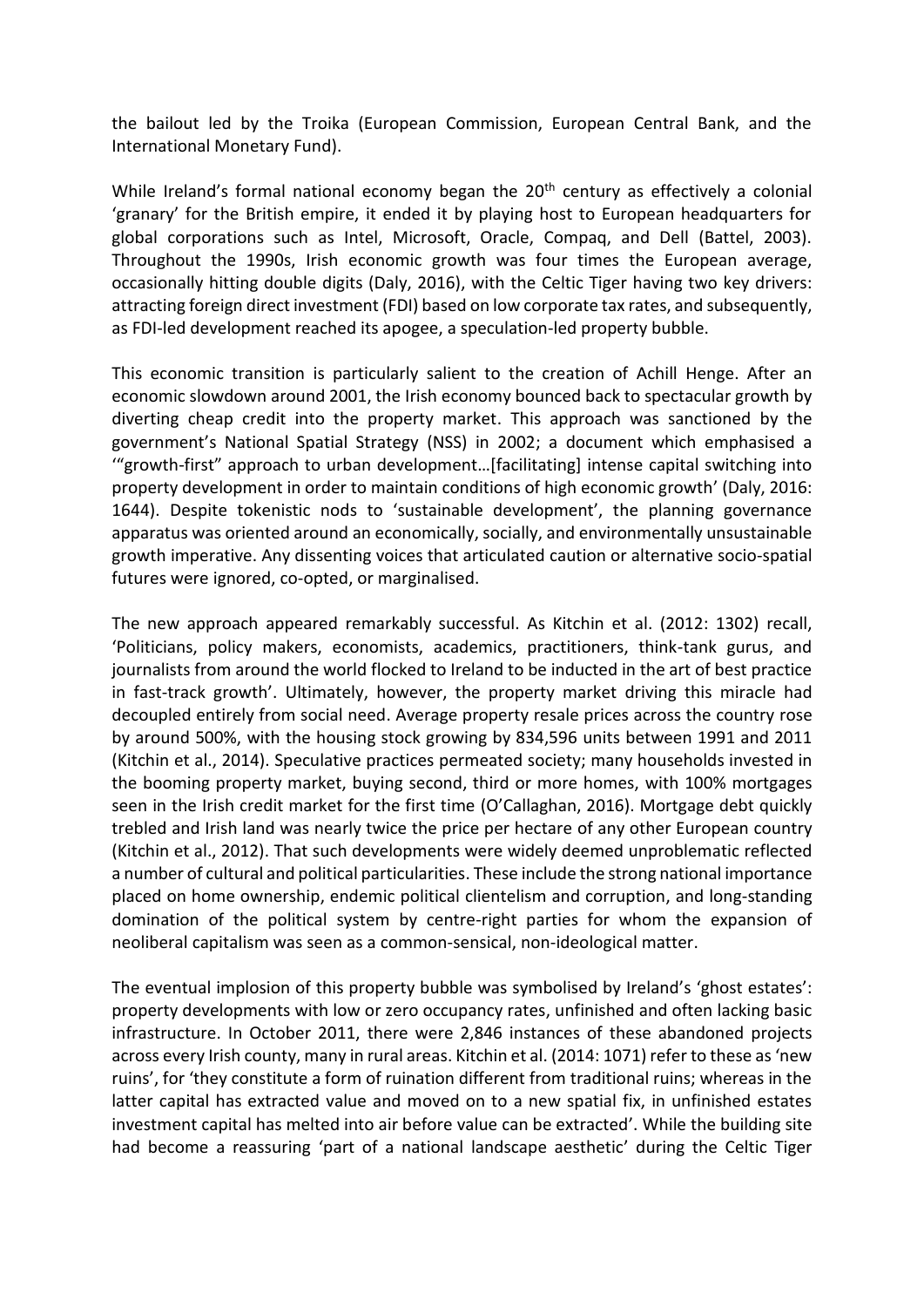(O'Callaghan, 2016: 22), the material imprint of crisis now lay scattered across the Irish landscape.

This ruinous scenario, and the unrest which followed political mismanagement and policies widely perceived as unjust (highlighted in protests like 2010's *Spectacle of Defiance & Hope*), provides the context for the brutalism of Achill Henge. McNamara had previously come to national prominence for two protest actions in Dublin following his foreclosure and bankruptcy. The first entailed driving a cement truck into the gates of the *Dáil*, Ireland's national parliament, in September 2010. The words 'Anglo Toxic Bank' were painted on the truck in reference to Anglo Irish Bank, which had played a key role in the Irish economic bubble and to which the developer reportedly owed  $\epsilon$ 3.5 million (McGreal, 2011a). The protest was accompanied by a banner reading 'The people have had enough. All politicians have been sacked with immediate effect. Power to the people.' The second incident, three months later, involved parking a cherry picker outside the parliament building, again adorned with political slogans blaming the inequitable fallout of the economic crisis on the actions of the banks and a corrupt political elite (Nee, 2010). These two high-profile protests – resulting in the national media bestowing the title of the 'Anglo Avenger' upon McNamara – signify the activist disposition of the memorial's creator and the wider economic and political turmoil that followed the demise of Ireland's famed 'economic miracle'.

## Methodology

This study takes a broadly qualitative approach, acknowledging that 'extra-representational' elements such as the role of practice, embodiment, and site-based performativity has long informed methodological developments in qualitative research within human geography (Vannini, 2015). The scholarly 'witnessing' (Lorimer, 2005: 86) of such a complex memorial calls for the simultaneous use of complementary methods to approach both the site and the multiple practices and interpretations of those utilising it (Ashley, 2016).

Extensive background textual readings, analysis of media reports, and social media postings gave initial insight into diverse visual and narrative responses towards the monument. The study draws primarily, however, from participant observation undertaken in November, 2018. This involved site visits at various times of day and weather conditions, complemented with nine semi-structured in-depth interviews with key informants and further spontaneous field interviews. Follow-up written communications made with relevant parties unavailable during fieldwork are also drawn upon. Given the combination of a small, close-knit island population and a legally controversial monument, snowball recruitment of participants was undertaken to sensitively facilitate access to individuals who over the previous seven years had been more-or-less closely involved with the Henge and its ensuing controversies.

#### **Situating Achill Henge in Ireland's Memorial Landscape**

In designing a stark concrete form to memorialise the hubristic ambitions of politicians and bankers, the 'Tomb of the Celtic Tiger' contrasts sharply with forms of officially sanctioned and top-down commemoration in Ireland and further afield. Such memorials normally affirm the chosen political and historical narratives of the liberal state (Nora, 1989), conforming to the prescriptive 'authorized heritage discourse' identified by Smith (2006), not to mention various commercial imperatives, including an accelerating concern with attracting tourists,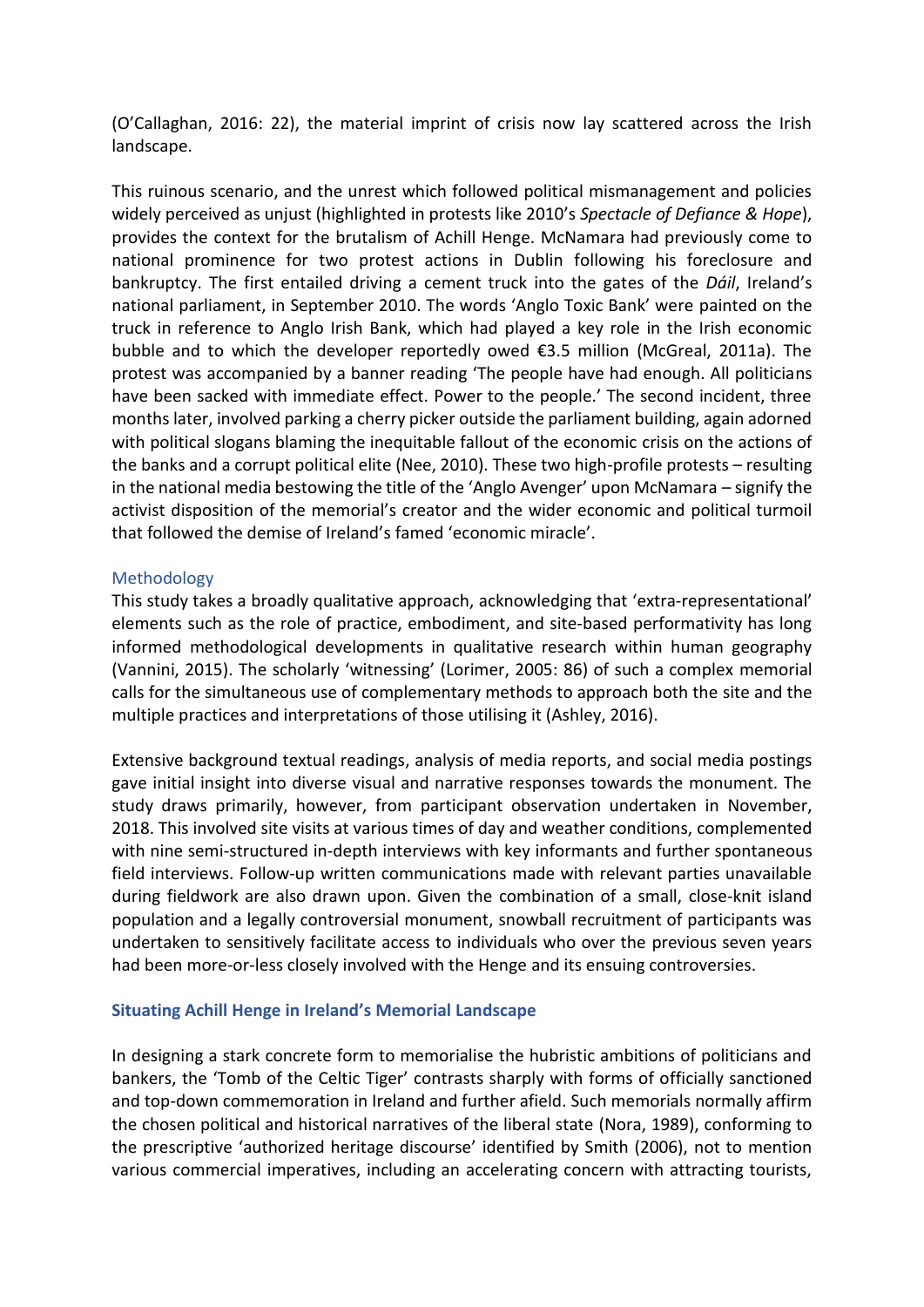(explored below; also see Robertson, 2012, 2016; Waterton and Smith, 2010; and Johnson, 1999, for a specific examination of this process in Ireland). Memorials are thus devices through which 'groups can gain visibility, authority and legitimacy' (Marschall, 2009: 2), serve as 'points of physical and ideological orientation' (Johnson, 1995: 63) and seek to produce an enduring 'spatial fix' (Maddrell, 2009).

Achill Henge implicitly critiques both traditional and contemporary forms of memorialisation, and thus belongs to a broader process through which official and authorised forms of commemoration are becoming decentred. This more comfortably fitsinto the broad category of 'heritage from below', concerning the formation of vernacular and subaltern discourses and the consequent production of a memorial 'polyvocality' (Robertson, 2012: 5). Commemorating a far more diverse range of events, people and processes, such monuments are fashioned in an enormous variety of styles and designs that veer away from the figurative sculpture and the sober war memorial.

Achill Henge's location in Ireland's economic geography is telling; facing peripherality and rapid depopulation, Achill stands in stark contrast to the easterly politico-economic powerhouse of Dublin. This is underscored by comparison with the monument most characteristic of the optimism of the Celtic Tiger era: Dublin's *Spire*. *The Spire* isthe city's most prominent public installation, an imposing 120-metre-high LED-illuminated stainless-steel spike, commissioned by the City Council. It was built at the height of the Celtic Tiger, in 2003, as a gleaming symbol of progress, urban regeneration, and economic growth. Criticised for being alien from its surroundings – 'from every angle, in material, size, shape and symbolism' (Garvey, 1999) – the structure cost €4.8 million, contrasting with Achill Henge's construction, built at no cost to the state. While the *Spire* is an official celebration of growth, the Henge, uniquely materialising protest in a peripheral landscape, critiquing the shaky economic policies on which this was based.

Rebuking hubristic visions of official memorialisation, the Henge chimes with recent tendencies to counter long-established, dominant conventions of material commemoration. Though groups have always competed to construct material reminders of revered figures and events (Sumartojo, 2018), the built environment is replete with evidence that the powerful are most able to impose their memorials on space. In this regard, the  $19<sup>th</sup>$  century saw a proliferation of memorials that commemorated industrialists, philanthropists, statesmen, and military heroes, 'great men' typically accompanied in the British Empire by the obligatory female, Queen Victoria. These commemorative intrusions impart ideological and political meanings (Crownshaw, 2014), with a plethora of these stone and bronze figures continuing to linger in squares, parks, and streets. These previously dominant forms of commemoration were subsequently supplemented by monuments to military victories and tragedies. For instance, communities and politicians responded to the trauma and collective loss of the First World War with numerous memorials, from local shrines to large national monuments around which 'rituals, festivals, pageants, public dramas and civic ceremonies' were staged (Hoelscher and Alderman, 2004: 350). In Mayo, the most prominent of such memorial sites is Castlebar's Mayo Peace Park, commemorating those killed in the two world wars and other 20<sup>th</sup> century conflicts.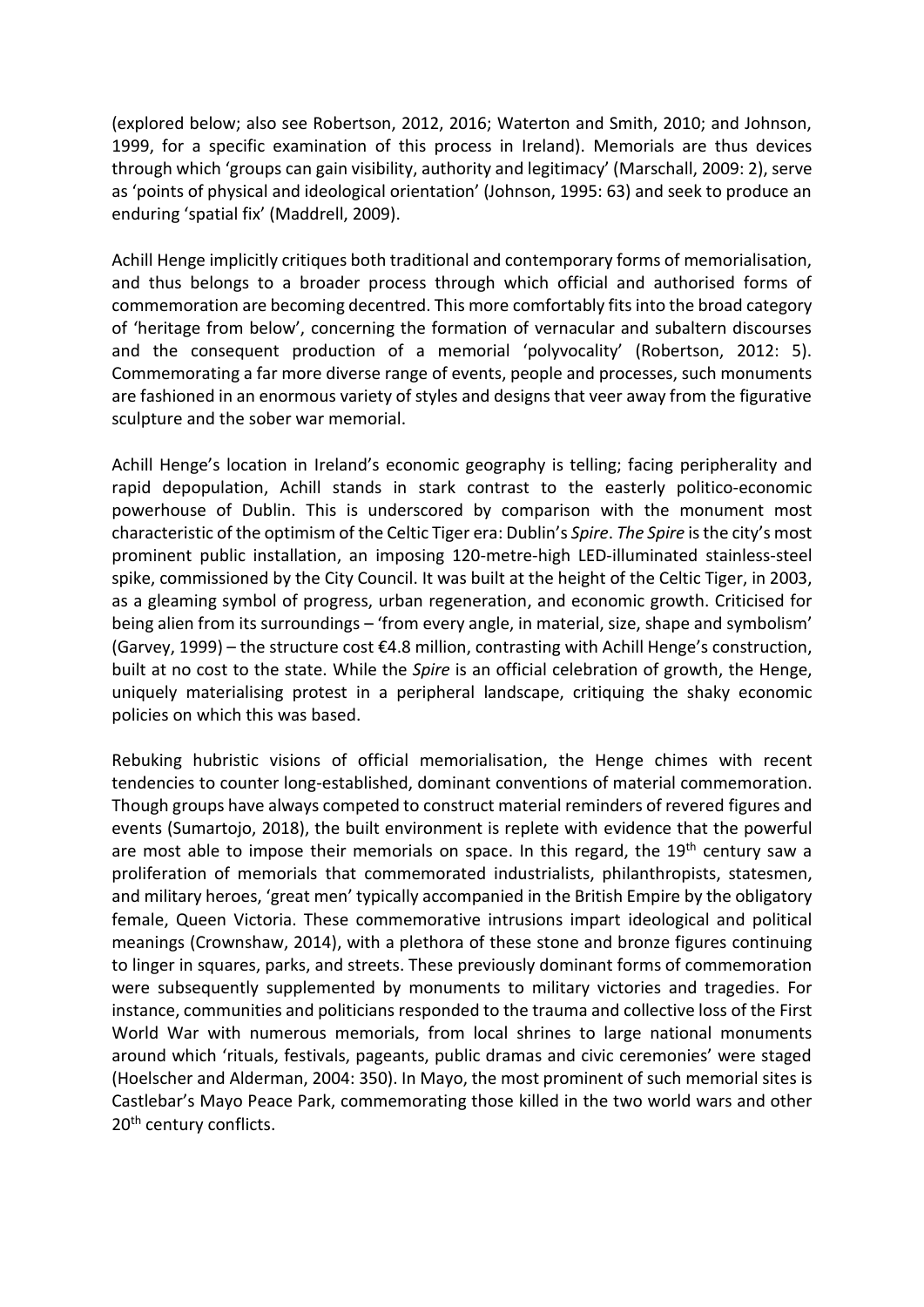Though these war memorials continue to reverberate with potent meaning, the earlier figurative memorials are more enigmatic, expressing social, political, and symbolic meanings often impervious to contemporary understandings. Despite this, their durable materiality and affective power has ensured that they often endure. Retaining the regard of planners, conservationists and heritage professionals, they are frequently assigned listed status. Accordingly, in most settings, these statues rarely suffer the indignity of destruction; this typically only occurs when they symbolise a historical event now deemed politically unacceptable or embody discredited regimes or persons. Current examples include the *Rhodes Must Fall* campaign that calls for the removal of statues of the colonial icon, Cecil Rhodes, from the Universities of Cape Town and Oxford. However, in Ireland, controversies over the destruction and removal of commemorative statues and memorials are nothing new.

From the eighteenth century, statues of British figures installed as signifiers of colonial rule, inscribing Dublin 'as a provincial capital within a Union whose centre was London' (Johnson, 1995: 59), were attacked during the nationalist struggle and following independence. A statue of William III erected in 1701 on Dublin's College Green was removed in 1929, a stone likeness of William II installed in 1736 was destroyed in 1922, and the Duke of Cumberland pillar dating from 1747 was removed in 1915. In 1966, the large granite Nelson's Pillar, commemorating the admiral's victory at the Battle of Trafalgar in 1805 in Dublin's O'Connell Street, was severely damaged with explosives planted by Republicans, later demolished and replaced by the more abstract design of the aforementioned *Spire*. Similarly, in 1948, a prominent statue of Queen Victoria outside the same parliament building where the 'Anglo Avenger' would later protest, was removed and subsequently stood in an obscure field until being shipped to Sydney, Australia, in 1986.

The destroyed colonial statues have occasionally been replaced by more modest Republican figures but, in general, venerable memorials have not been quite as sacrosanct in Ireland as elsewhere. As Johnson (1995) discusses, before independence, a large statue of protonationalist Parnell supplemented that of Nelson in O'Connell Street and following independence, stone and bronze heroes of the struggle appeared across Ireland as part of the postcolonial recuperation of identity. Such programmes may produce their own essentialisms, though as Nash (1999) argues in exploring renaming projects, such reifications can be sidestepped by adopting more inclusive, multiple approaches that are amenable to debate and contestation. In this context, and moving beyond postcolonial impulses to commemorate, Achill Henge joins those memorial forms whose meanings and worth have been subject to dispute.

The decentring of the authoritative commemorative statue has been recently accompanied by the creation of figurative forms situated at crowd level, or that stand atop a smaller plinth. These less grandiloquent figures usually commemorate musicians, comedian, actors and sports stars. The memorials to Rory Gallagher in Cork, Phil Lynott in Dublin and Gaelic football player and manager, Mick O'Dwyer in Waterville, Kerry are examples. Like Achill Henge, they are part of a larger process that David Atkinson terms the 'democratisation of memory' whereby official forms of commemoration have been supplanted by a 'polyphony of voices that start to weave together a complex, shifting, contingent but continually evolving sense of the past and its abundant component elements' (2008: 385). Since the 1960s, memorial culture has incorporated extremely diverse informal, participatory and vernacular forms of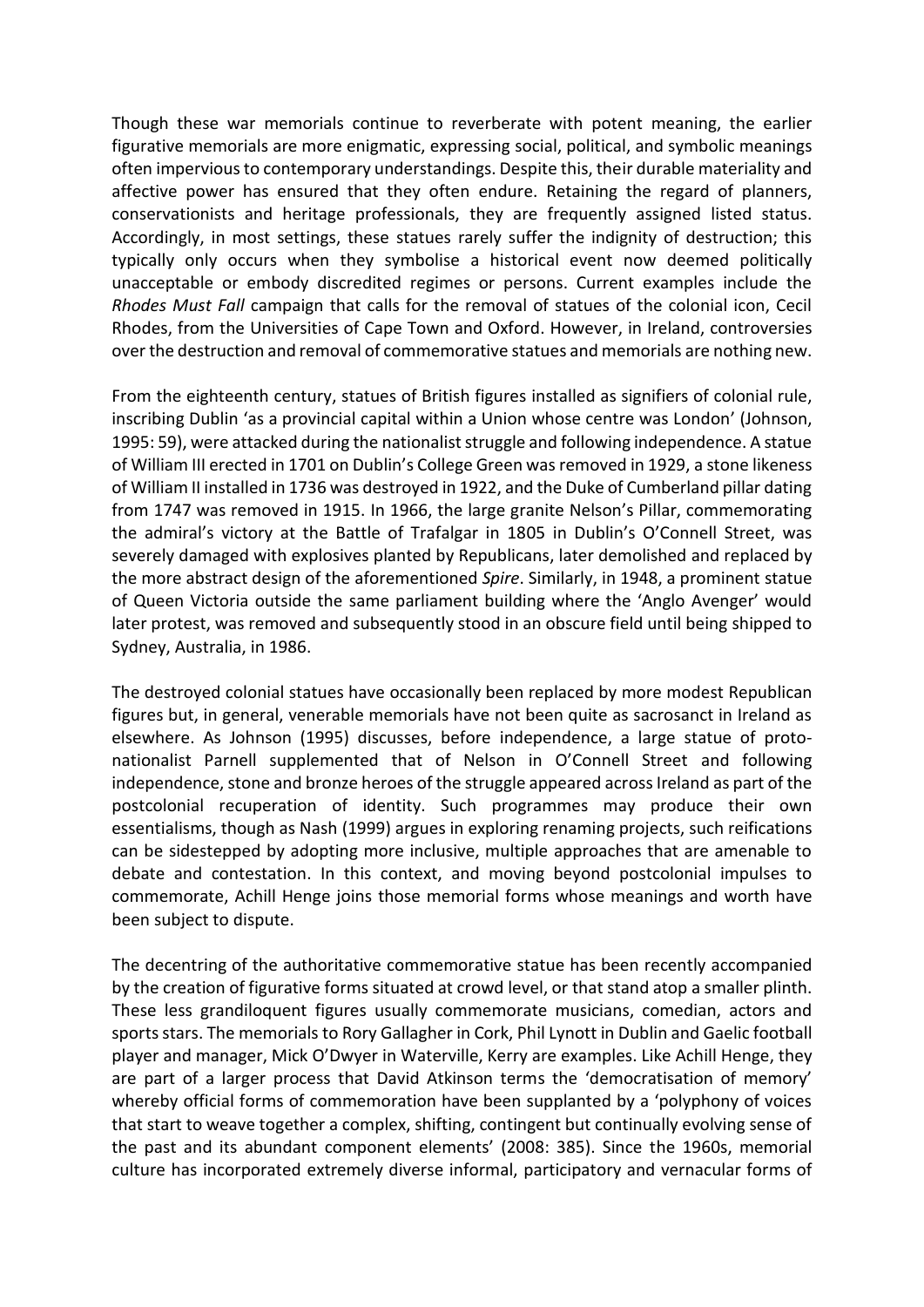commemoration, as for instance, in the temporary memorial forms and roadside shrines discussed by Maddrell (2013). Many recent memorials are vernacular designs, or tend to be more closely integrated with public space and adopt abstract forms that invite bodily engagement, fostering greater opportunities for individual interpretation and experience (Stevens and Sumartojo, 2015). Like Achill Henge, they do not solicit a distanced gaze but offer opportunities for sensory, physical encounters with materiality. And similarly, as Robertson (2016: 7) points out, such memorials can be 'a means and a manifestation of counter hegemonic practices' and honour those not formerly featured in the public realm, perhaps spurred by the emergence of 'identity politics and government policies of multiculturalism' (Hamilton, 2011: 16). Achill Henge is no clear memorial to a marginalised group, for its creator was one of those to initially benefit from the economic boom. However, as a potent material statement about the need to recall and learn from the 2008 crash, it rebukes the slippery tendencies of the powerful to forget the consequences of their actions.

In commemorating political and financial ineptitude, Achill Henge takes its place in the memorial landscape of Mayo: the area is saturated with inadvertent memorials to the past, not least derelict dwellings abandoned because of persistent poverty, landlordism and rural depopulation. Indeed, three miles from Achill Henge lies the mile-long abandoned village of Slievemore. These unplanned material testimonies resonate with recently installed intentional memorials to the previously disregarded catastrophes of emigration and famine. Best known are the state-sponsored National Famine Memorial at Murrisk, Co. Mayo, wrought by John Behan into the form of a Famine Ship – an overcrowded, filthy 'coffin ship' with skeletons moulded into the rigging (Crowley, 2016) – and the figurative monument commemorating the dozens that perished in the 1849 Doolough Tragedy.

These leitmotifs also feature in the recently initiated *Tír Sáile* project, the North Mayo Sculpture Trail, where largely coastal, site-specific installations evoke themes inspired by ancient human inhabitation, cultural heritage and mythological significance. Eight of these sculptures have been created by Travis Price and his students, as part of his *Spirit of Place, Spirit of Design* course at Washington's Catholic University, USA. Key aims identified by Price are to create monuments that 'evoke enduring primordial wisdom' and respond to 'the poetic specificity of the culture, mythology and the ecology of place' (Spirit of Place / Spirit of Design). Indeed, Gemma Tipton (2018) reports that Price's students 'approach each site through intensive research into the stories, histories and myths'. *Tír Sáile* intersects with the hugely successful tourist promotion of the *Wild Atlantic Way*, the much advertised 2,500 km route created by the national tourism board, Fáilte Ireland, with its 170 'discovery points'; Achill Henge is not one of these.

Examples from *Tír Sáile* include *The Temple of the Tides,* a cubic stone shelter with glass front erected on a granite platform and surrounded by dozens of vertically arranged stainless-steel pipes. Situated near the shores of Black Sod Bay, from which many emigrated during the famine, it commemorates the sense of loss and longing amongst those left behind. *A Home for the Children of Lir*, situated above vertiginous cliffs, recalls a myth in which children were magically transformed into swans. An open-sided stone shelter covered with an upwardly tilted roof lies adjacent to a wall upon which are installed a series of metallic wind chimes. A plaque explains that, 'as one walks between the sea surf and the wind one hears the music of the Children of Lir chanting the ancient tongues of nature and man'. Other sculptures on the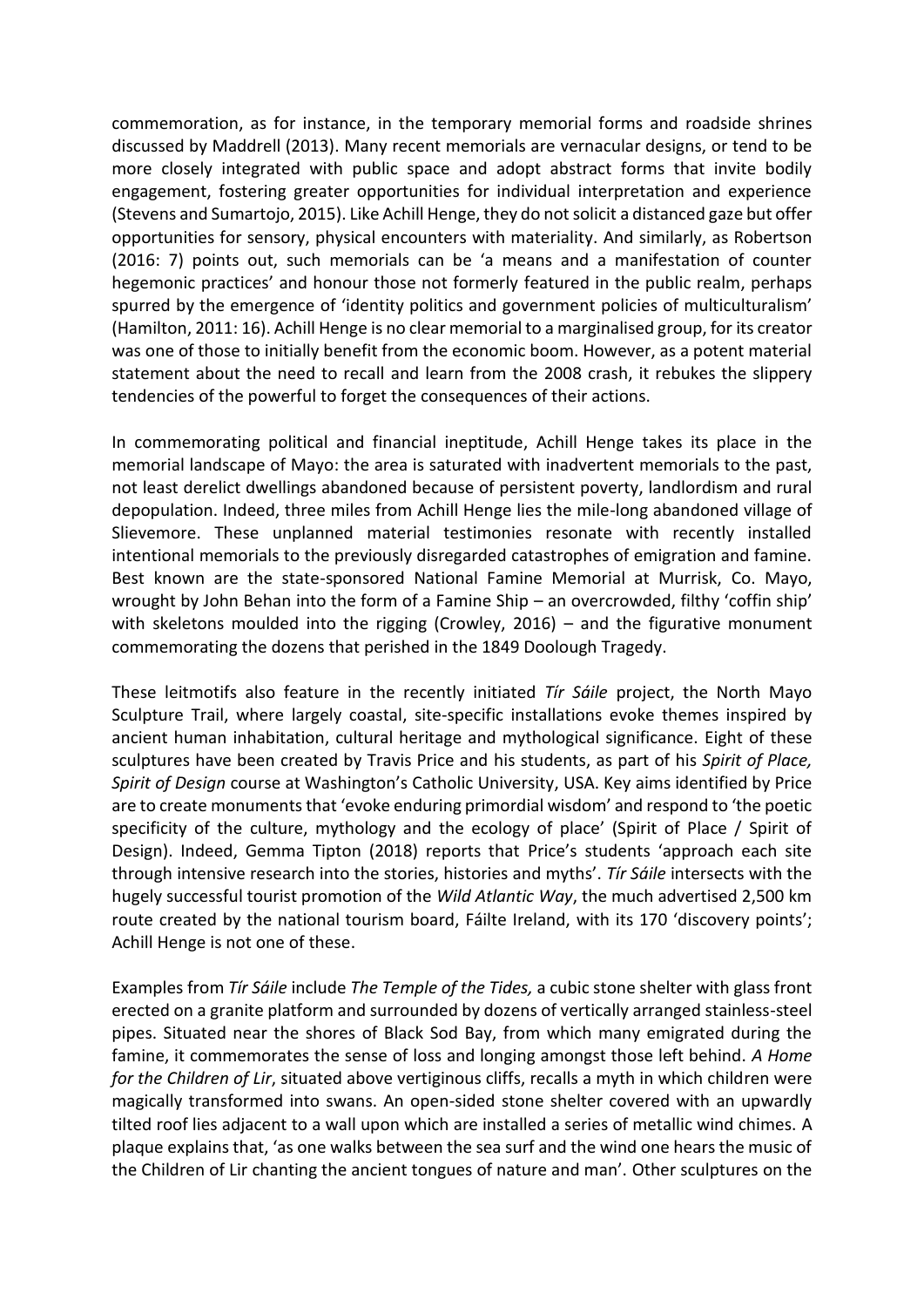*Tír Sáile* trail commemorate ecological interconnectedness, local legends of giants and magical spells, the natural elements and landscapes, deep time, prehistoric and vernacular building traditions, entwined pagan and Christian histories, loss at sea, and ancient pathways and meeting places (Tír Sáile: The North Mayo Sculpture Trail). Tipton (2018) avers that these works 'have firmly located Ireland in a mythic poetic realm'; they resonate with the well-worn romantic, elegiac, and nostalgic desires promoted by the Irish tourist industry. Indeed, Peter Hynes, Mayo's chief executive, confesses 'it's not just art for art's sake, it's a springboard for revival. It's all part of the effort to rebrand the county as a can-do county' (Tipton, 2018).

These officially promoted commemorative sculptural forms certainly adopt the qualities of accessibility, abstraction, and local materiality, and invite bodily engagement and individual interpretation in accord with other contemporary memorials. However, themes of mysticism, loss, and authenticity, and the intention to make the sculptures align with the landscape, are not concerns that informed the creation of Achill Henge. Moreover, their carefully chosen material constituents, designed to harmonise with their settings, contrast with the brute political statement conjured at Achill Henge. Stone, the dominant material element deployed in the *Tír Sáile* project, has been utilised across human history as memorial constituent, with stone circles, cairns, dolmens, pyramids, obelisks and tombs enduring as lithic relics of distant times. Yet stone and bronze, termed by Adrian Forty as 'the traditional materials of dignity and solemnity' (2005: 77), have increasingly been supplemented by other materials, notably steel, glass, and concrete. It is concrete that constitutes the fabric of Achill Henge. Despite its unreadable qualities – unlike stone, it bears little trace of its age, provenance or formation – concrete has been widely used for memorials, most notably with the gigantic commemorative forms wrought in former Yugoslavia and Eisenmann's Holocaust Memorial in Berlin. Yet such monuments are typically sited in spectacular settings or in symbolic urban centres. By contrast, sited on a desolate bog, Achill Henge's brute, unadorned materiality traduces the notion that a memorial should resonate with and enchant the romantic Irish landscape.

Besides its uncompromising appearance, the Henge is emblematic of the previous construction fervour and the legacy of the piles of unfinished concrete structures and unused components following the financial crash. Its unpopulated setting chimes with the abandoned environments that accommodate these ghost estates. Concrete also offered important practical attributes for a memorial that had to be rapidly erected; its relative cheapness and ready availability meant that the standardised slabs that conformed to the exact geometry of Achill Henge's design could be transported to order. Moreover, concrete's isotropic qualities – it transmits forces equally in all directions – work to solidify the memorial, and its quickdrying properties formed stable foundations on the boggy, almost-fluid peat terrain.

These structural and material properties ensure a lasting durability in this rain- and windlashed realm, for concrete does not 'succumb to the same processes of ageing and decay as other materials' (Forty, 2005: 93). This memorial will last. As Forty submits, the combination of durability, cost, and convenience makes concrete one of the true material foundations of our times: such is the substance's material longevity and ubiquity that it is now seen as a reliable material indicator for the 'Anthropocene', alongside plastics, carbon, and plutonium (Ibid.). Although first used by the Romans, more than half of the world's 500,000 teragrams (1 Tg = 1 billion kilograms) of concrete has been produced in just the last 20 years (Waters et al., 2016). Concrete is thus ideal in the fashioning of the Henge, with the uniformity of its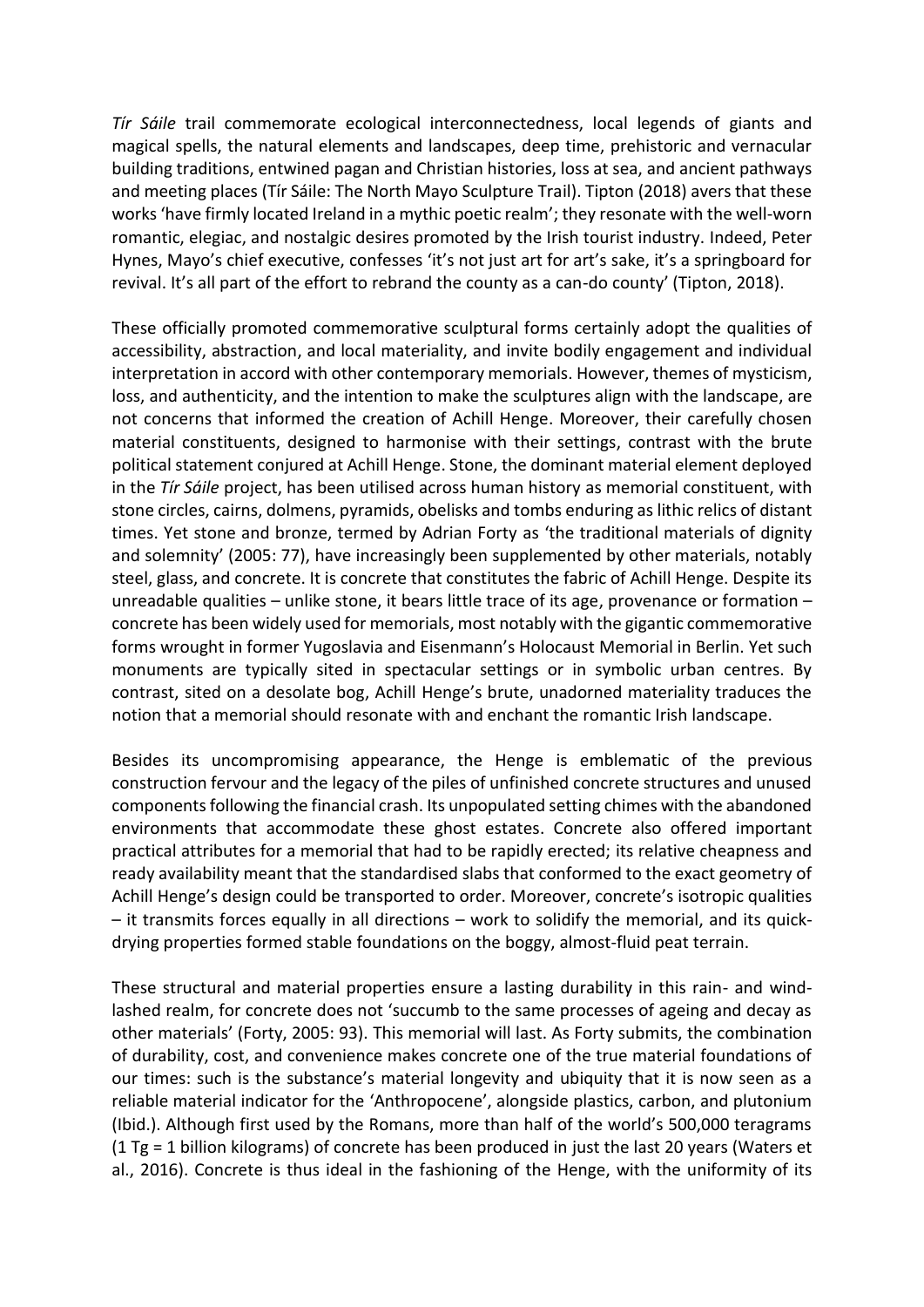composite elements imparting an even texture and a sense of monumentality. One visitor recalled that 'It looked unshakeable. It had clearly been inspired by Stonehenge, but it had an eerie contemporaneity because it was made of cold, cheap concrete' (Mahoney, 2012). In its unabashed concrete solidity, dubious legality, unfinished condition and the political message it transmits, Achill Henge resists incorporation into Mayo's tourist product.

Yet the memorial's symbolic meaning is vague, its lack of clarity fostered by McNamara's enigmatic silence since his early intimation that it was a 'tomb of the Celtic tiger'. As a consequence, various myths around its intended eventual shape have emerged. As tourist manager Sean explained, for locals 'It's shrouded in a lot of mystery, no matter who you talk to here, everybody has their own take as to how it was there'. Perhaps the closest to the truth is a local account asserting that a large stone placed in the centre of the Henge was to be carved with inscriptions identifying both heroic Irish figures and those who have harmed the country, notably the politicians and bankers accused of causing the 2008 crisis. Another informant contended that the central point was to contain a light-receptive device that upon being struck by sunlight at the Summer Solstice, would trigger a powerful beam to shine skywards. Although all monuments testify to the futility of their creators' intentions to fix meaning across time, this unfinished protest monument is even less moored by its original symbolic intentions. Accordingly, lacking identifiable inscriptions or symbols, the Henge inspires multiple interpretations and commemorative uses that transcend its original meaning, as with the individual practices of grief and loss performed at the underdetermined sites identified by Maddrell (2013).

As a commemorative form, the Henge belongs with the expanded number of memorials'from below' that are challenging the legion of bronze and lithic statues of heroic 'great men' and state-sanctioned military monuments. As a distinctly Irish memorial, it also acts as a countersite that implicitly critiques dominant commemorative practices that peddle mystical clichés and satiate romantic conceptions about the Irish landscape. The political message it is intended to convey, its marginal site and distinctly unromantic concrete form disavow such idealised notions. Originally conceived as a space to reflect on the demise of the Celtic Tiger, the Henge serves as a commemorative subaltern site 'for talking and thinking critically *and* creatively about the geographies of our past, present, and future' (Leeuw and Hawkins, 2017: 305). As a dissident monument to economic failure and governmental ineptitude, the memorial thus offers a powerful reminder of the damage perpetrated by the hubristic designs of state growth policies and get-rich-quick property development schemes.

## **Multiple Creative Practices at Achill Henge: Play, Performance and Protest**

Though Achill Henge was constructed as an alternative space of commemoration, this does not exhaust the ever-evolving meanings and creative appropriations that circulate in and around the site. Because the meanings of the Henge are mutable, open to interpretation and imaginative speculation, the site has become a place of creativity and experimentation. The Henge's position as a liminal, non-commercial, unregulated and freely accessible space allows such engagement. Furthermore, its openness and porosity make the memorial an inclusive threshold site (Stavrides, 2014) that all may enter, rather than one defined by the codes and values of the state, commercial interests, or alternative political groups. Unlike many tourist or authorised heritage sites, there is no interpretation to guide what key historical or aesthetic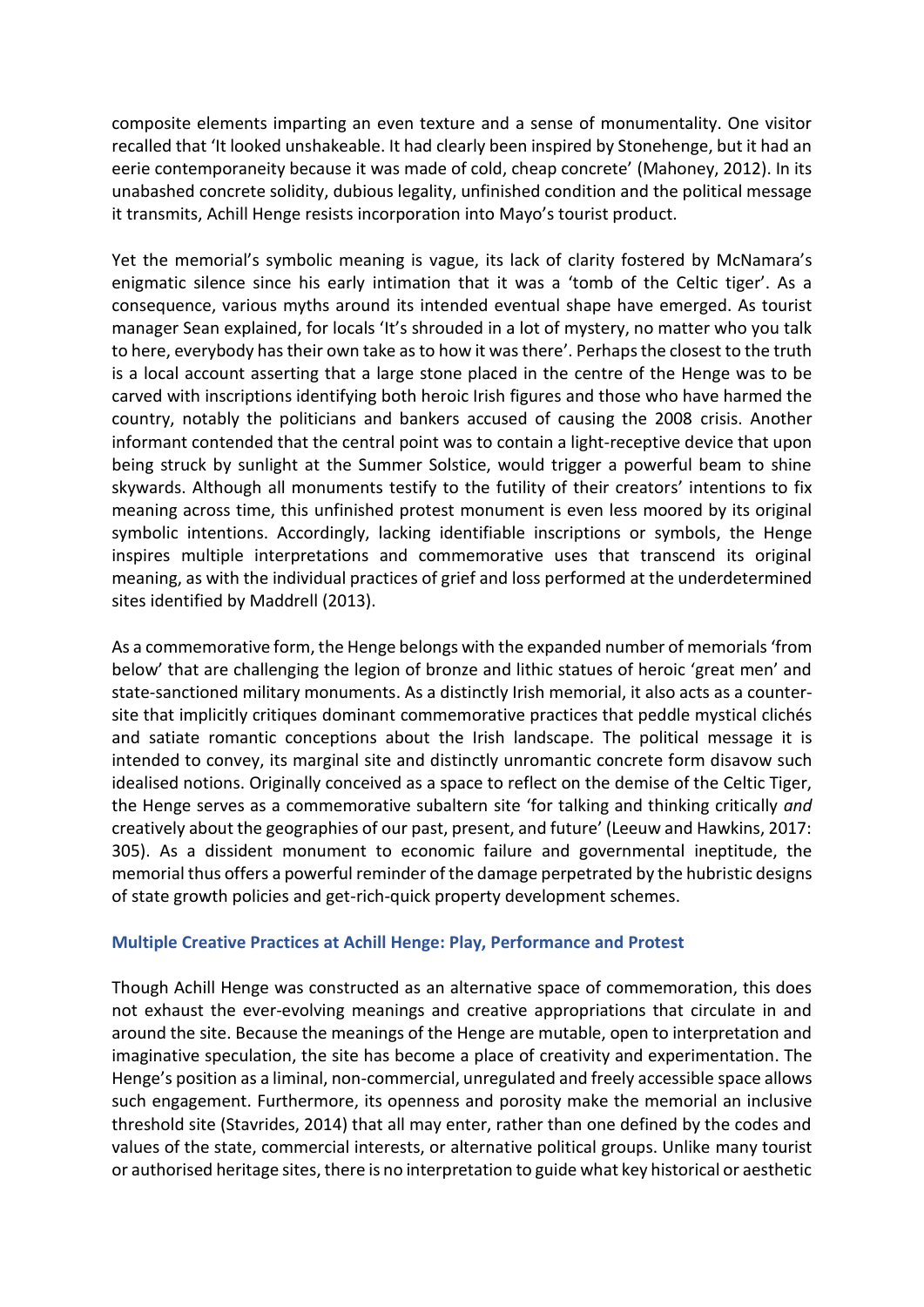elements require attention; visitors are free to make use and meaning of the Henge however they choose. These diverse practices are not contested between users and no dominant visions have emerged to delimit what should take place.

The site's liminality, in this sense, is enhanced by its location on commonage land. Commonage is particular to Irish upland grazing and Di Falco and van Rensburg (2008: 623) note that this form of common property resource continues to be 'part of an equitable system of land distribution in view of the marginal nature of agriculture along the western seaboard.' Originating in the Land Commission's redistributive mechanisms in the late 19<sup>th</sup> century, there are over 20,000 acres of commonage on Achill Island. The poor-quality land is shared for grazing: a low-intensity, extensive form of land use that afforded time and space for the construction of the Henge. This collective property relationship underpins the problems posed for the Mayo authorities, but also foments its openness as a liminal, category-defying space: it is simultaneously situated in a very public manner – commonage land is accessible to the public and not fenced or divided – while constituting a complex tangle of possession, the property of 656 families.

Unlike other spaces in legal 'grey areas' which have been co-opted into place marketing strategies, such as Berlin's wastelands or Copenhagen's Freetown Christiania, for instance (Colomb, 2012; Ntounis and Kanellopoulou, 2017), Achill Henge has been ignored by local political and commercial interests, despite drawing visitors from further afield. It thus sidesteps neo-liberal appropriations of creativity (Edensor and Millington, 2018). Its controversial origins and significance mean it has not been incorporated into Mayo's official tourist product. These factors have deterred any schemes to complete the memorial, landscape the site, or repurpose the structure according to different aesthetic, social, or commercial motivations.

At Achill Henge, then, in the absence of top-down spatial governance, there is much scope for unstructured play, improvisation, and the invention of adventurous and risky games. As Stevens contends, such play occurs when 'people step beyond instrumentality, compulsion, convention, safety and predictability to pursue new and uncertain prospects' (2007: 196). Woodyer's (2012: 319) depiction of play as a 'prioritising of the non-cognitive and more-thanrational' that unleashes improvisational and spontaneous movement seems to be solicited at the site. Besides this, the structure manifests a range of powerful sensory and affective forces; it is extremely durable and resilient to the activities that focus upon it, and its rich material affordances encourage such sensory and playful engagements. Its open-ended structure allows visitors to improvisationally weave in and out of the columns, climb onto its capstones, gravitate towards the centre, circle the memorial on the surrounding banks of earth or view it from a distance. An abundance of entrances, slopes, excess materials, textures and surfaces furnish 'an array of resources useful for the realisation of specific experiences, ambitions and capacities' (Duff, 2010: 882).

In the absence of health and safety measures and means for their enforcement, risky endeavours can be performed. The liminal site allows unfettered, expressive, vital play, providing a greater sense of challenge and of being outside a system of functional and segmented spaces in which particular activities are delineated (Brown, 2014). April 2012, for instance, saw a video released of a man cycling around the top surface of the Henge, having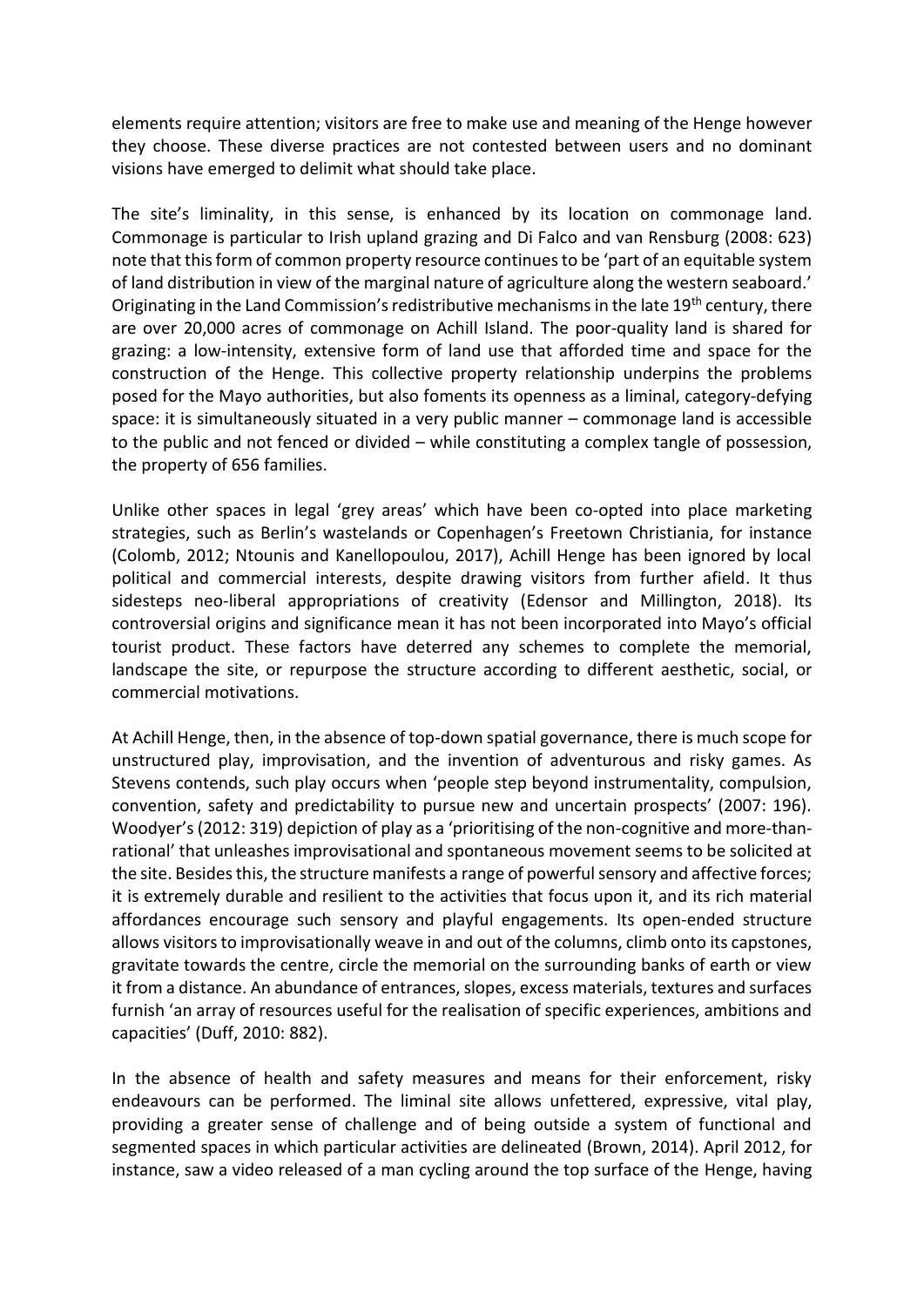somehow scaled the monument with his bike in hand; the solidity of the memorial and the smooth circular pathway constituted by the capstones inviting this possibility. Such practices contrast with those of skateboarders, exponents of parkour, and graffiti artists who opportunistically subvert the usual meanings of space (Woodyer, 2012), for the site lacks such normative assignations.

Numerous other improvisational creative practices focus on the site. Gardening has been attempted and visitors are guided to the memorial via homemade signposts. When we visited the Henge, in the absence of the planned centrepiece, a raised wall of peat ringed with a low stone wall had been assembled to mark the monument's heart (Figure 1). As Sean details, 'I go up there every 2 or 3 months... the middle changes all the time. People are putting their own kind of take on it … different stones in different formations... and sometimes the bank that's left there is completely cleared and then it goes back'. The multiple fragments of stone and concrete that surround the Henge constitute potential building materials for ad hoc structures, and outside the circle, pictograms, slogans and names designed out of this excess material disappear and reappear. This ludic, vernacular creativity (Edensor and Millington, 2018), supplements more sustained artistic involvements.

The affordances that promote improvisational play also prompt a host of more focused creative and political performances at Achill Henge. For instance, the site has become a venue for visual artistic expression. The concrete surface, devoid of the idiosyncratic strata, fossils, or cooled magma typically found on stone, with each pillar equally featureless, acts as a blank canvas, affording opportunities for artwork and graffiti to stand out against the plain background. Visual artists have used the monument's impressive scale for both temporary and longer-lasting installations. The interior face of the Henge has long been dominated by a zoetrope of an eye, of little-known provenance, that gradually emerges along the surfaces of the inner circle of columns (Figure 2; see Graffiti Zoetrope, Achill Henge).

*[Insert Figure 1]*

# *[Insert Figure 2]*

These material and aesthetic affordances, together with the dynamic light that swirls around its desolate setting, have attracted those who seek to film and video the site. There is much online video footage taken by drone and kite, and more conventional digital photography, including local photographer Michael McLaughlin's front-page image on *The Irish Times* immediately following the Henge's construction. McLaughlin has also created a 'light painting' of the memorial. National television crews and comedian John Bishop have filmed footage at the site, and footage of members of the band Soul Badger performing there also appears in a music video.

Other performances have been inspired by the Henge's particular sonic affordances (O'Connor, 2008) whereupon entering the interior of the concrete circle, a sense of quiet descends; the howling of the wind is dampened, and elements of the acoustic environment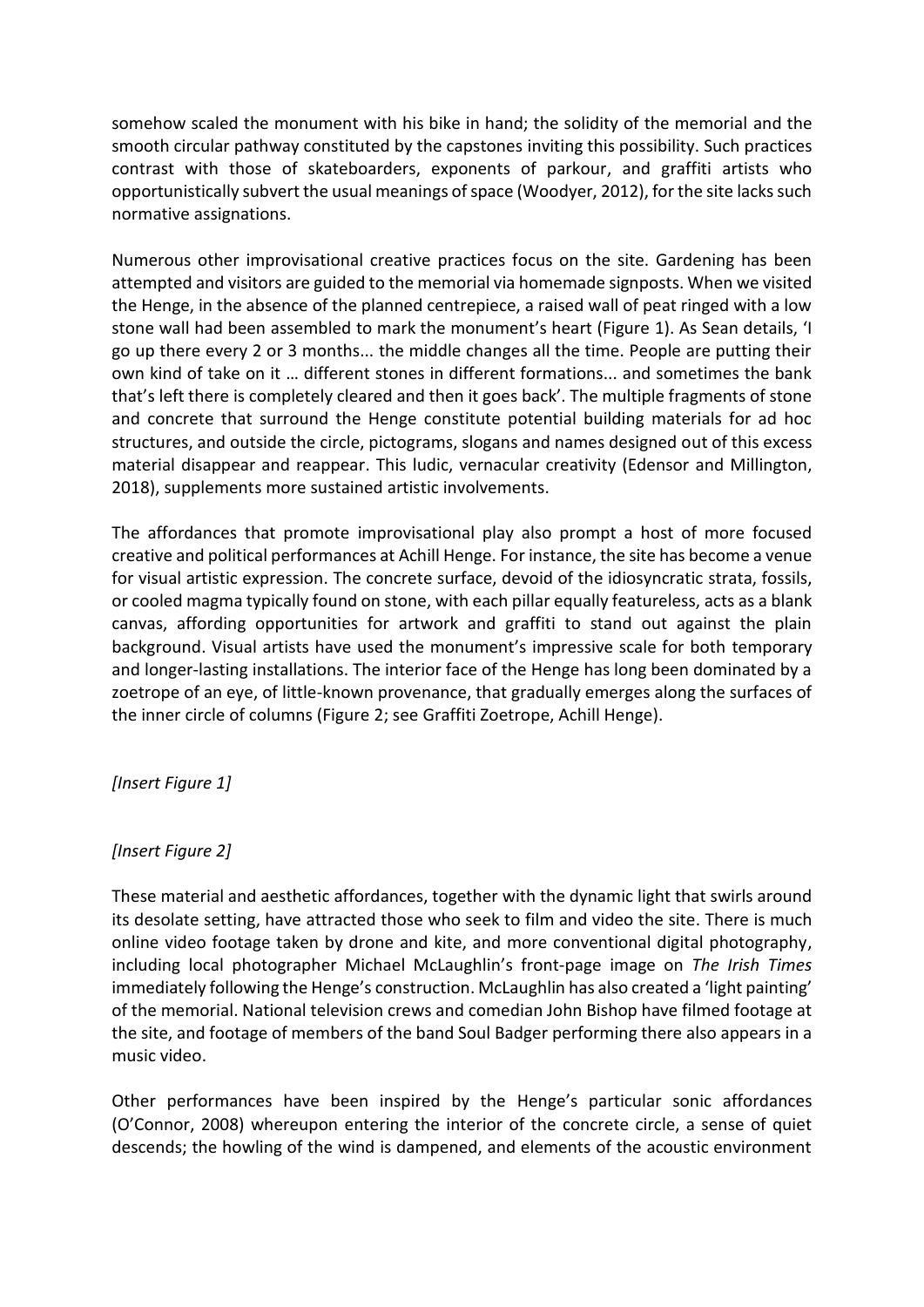such as bird song become accentuated. One participant, speaking in *Achill Unhinged* (see below)*,* reflected on her sense of entering this sonic sanctuary:

I wasn't expecting to like it but, as I walked up to it, I really liked how it sat into the landscape. And when I walked in, I was amazed at the containment of it and the peacefulness of it, it felt like a very strong place.

This unique soundscape is most striking, however, due to a minutely delayed echo; an utterance in the middle of this amphitheatre immediately fills one's ears with one's own voice, enhancing the circle's focal nature and creating a theatrical centre. Notable acoustics are a feature of many circular structures, such as the 'whispering gallery effect' at London's St Paul's Cathedral, with Watson and Keating (1999: 335–336) arguing that the diffracting of sound waves at megalithic monuments could have formed a crucial part of their use, concluding that acoustics should be increasingly considered 'alongside the structural, spatial, or visual attributes'. They speculate that such places 'may not have been simply a technology for producing visual and acoustic experiences, but a means of creating different worlds altogether' (p. 336). Till (2011: 12) concurs, holding that acoustic modelling reveals that 'Stonehenge had a remarkably high level of envelopment, and that those inside would feel surrounded by, enclosed by, and included within, the sound and acoustic of the space'.

These sonic qualities foreground Achill Henge's utility for advancing knowledge in the field of archaeo-acoustics. To explore the potential sonic role of ancient stone circles, European experimental archaeologists currently must go to the Maryhill Stonehenge in Washington State (Fazenda and Drumm, 2013), a replica built in 1929 as a memorial to the fallen of World War One. As classically trained musician and computer scientist Richard Brock asserts, 'Achillhenge is much easier to access for European researchers, is better constructed than the Maryhill version and could become a key site in the growing field of archaeo-acoustics' and related experimental archaeological research (Moynihan, 2012). These acoustic attributes have drawn musical performers who have experimented with both ancient and modern instruments. These include a performance by a local folk singer, a demonstration of Mongolian throat singing or overtone chanting, and a shamanistic ritual of native American drumming and singing by a new age visitor from Iceland. It is rumoured that a colleague of famed DJ Carl Cox may record or stage an event at the site in the near future. New Age associations have inspired other groups to gather to discover whether the Henge was designed to admit the rays of the rising sun at the winter solstice, and couples have enquired into the possibility of staging marriage ceremonies.

A less unrestrained practice enacted at Achill Henge, perhaps most significantly for local inhabitants, is that the site has acquired fluctuating significance as an unofficial tourist attraction. Despite the reluctance of local tourist authorities to promote the Henge, for fear of governmental sanction, it has become cherished as a curious spectacle worth visiting. The proprietor of a local cafe told us that for the first few years after its completion, each day during the summer season, tourists would enter the cafe enquiring as to its whereabouts, bringing much-needed business. In 2016, the Henge was indicated as a key site on a map for motorcycle tourists, resulting in an increase in visits to the area. Other individuals also enfold the site into their itineraries as a key destination. For instance, local walking guide, Derek, brings groups of predominantly American and German tourists to the Henge. He explains that: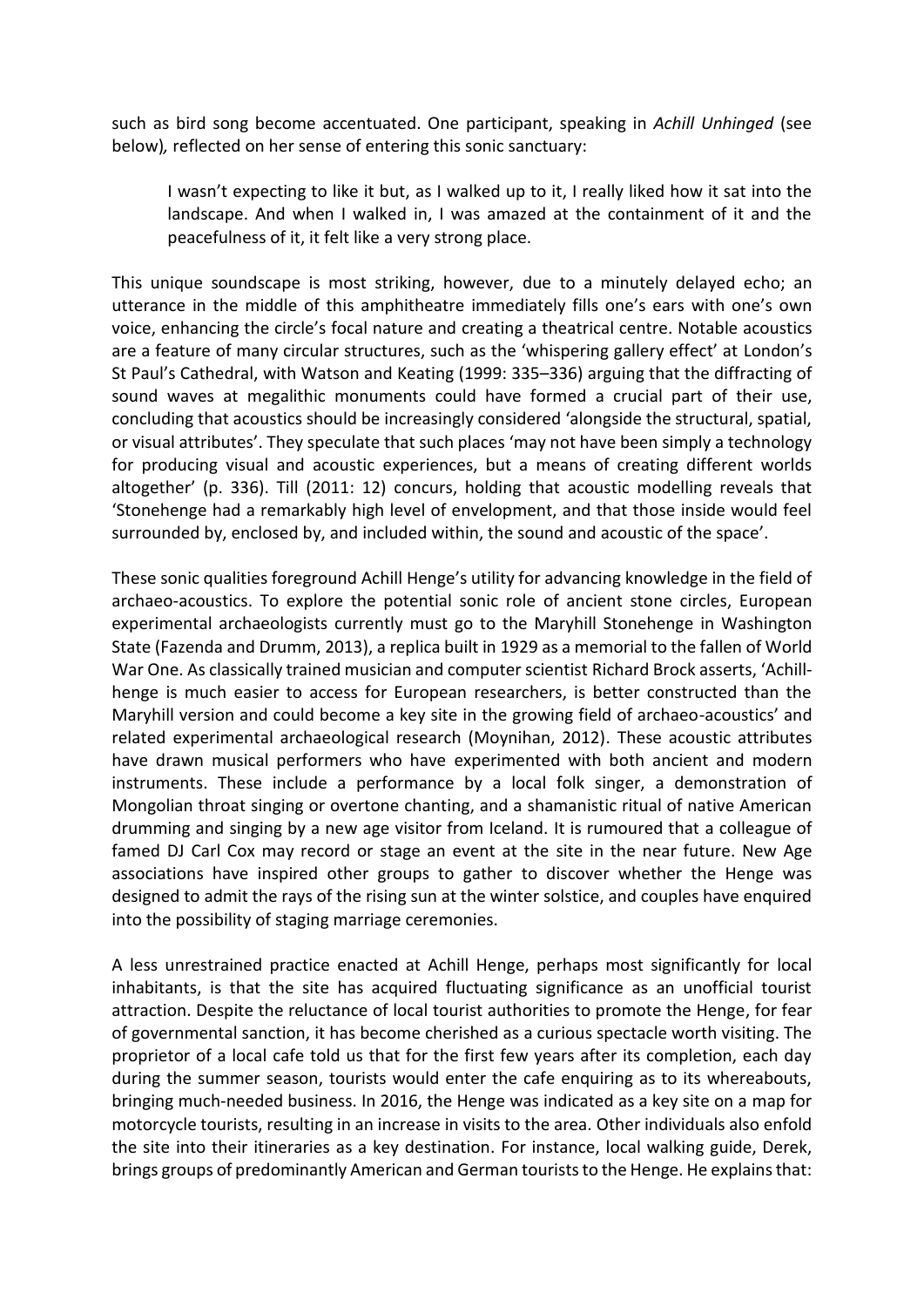I take people to the Henge as a matter of point… I bring flags up there, the American flag, the French flag, whatever group I'm with, put the flag in the middle… People are absolutely blown away by it. We had a group, they were kite-surfing down on that beach. They asked, 'What's the Henge like?' I said 'Well, you know Stonehenge, it's sort of like a modern version, but not quite'. They were blown away: 'Wow, why isn't this on tourist maps?'

The often highly regulated conventions of tourism are loosened here by a more sensory, affective, immersive and expressive approach to visiting places. There are no information boards, official potted narratives or security guards, and like other visitors, tourists may carry out whatever practise they choose.

Though these tourist performances exemplify how the playful and the performative are often more concerned with 'experiencing vitality rather than strategic oppositional endeavour' (Woodyer, 2012: 318), the Henge also serves as a liminal stage at which political enactments are filmed, photographed or unrecorded. In June 2013, a group of feminist activists led by the Galway Pussy Riot staged a series of theatrical, carnivalesque protest interventions there, expressing outrage towards the banks and neoliberal capitalist ruin, coinciding with a summit of the G8, held in Fermanagh, Ireland. Described as an 'act of the Holy Foolishness of Punk', one organiser – the renowned 84-year-old actress, playwright and activist, Margaretta D'Arcy – justified the choice of venue in an interview by stating 'we felt we should have identification with what [McNamara] was doing with the Henge up in Mayo… It's an astonishing monument and should stay because of what was happening in Ireland at the time.' The action, and complementary protests in Galway's urban centre, was captured in the (quasi-surrealist) documentary *Achill Unhinged,* subsequently screened at the Galway Film Fleadh and Portobello Film Festival, London. As with other performances staged at the Henge, while escaping direct surveillance, the activists gained visible exposure through recording and transmitting their acts via social media.

The use of graffiti has also often expressed messages of protest, including explicit support for its creation in phrases such as 'Lest We Forget'. Famously, artist and teacher Joe Caslin used the Henge's outer surfaces as part of his series of installations across urban and rural Ireland, called *Our Nation's Sons* (Figure 1). The stark black-and-white illustrations of young men on sheets of paper, pasted onto the surfaces of the columns, were intended to spark conversations about mental health, suicide, and youth marginalization. These striking images resonated with Achill's own tales of historic and present disenfranchisement, economic stagnation, and population decline.

As we have emphasised, these multiple creative practices are solicited by the rich affordances of the Henge, but also by the freedom to play, film, inscribe, tour and sculpt as people wish. The lack of surveillance underpins the advantages that such productive activities take place in a marginal setting, beyond the city centres, arts districts and cultural quarters inhabited by the 'creative class' (Florida, 2005). This further emphasises that creativity must be more expansively conceived to transcend the instrumental and reductive understanding that focuses on the 'creative economy' and the 'cultural industries', where the value of creativity remains tethered to its capacity to bolster economic development and urban renewal.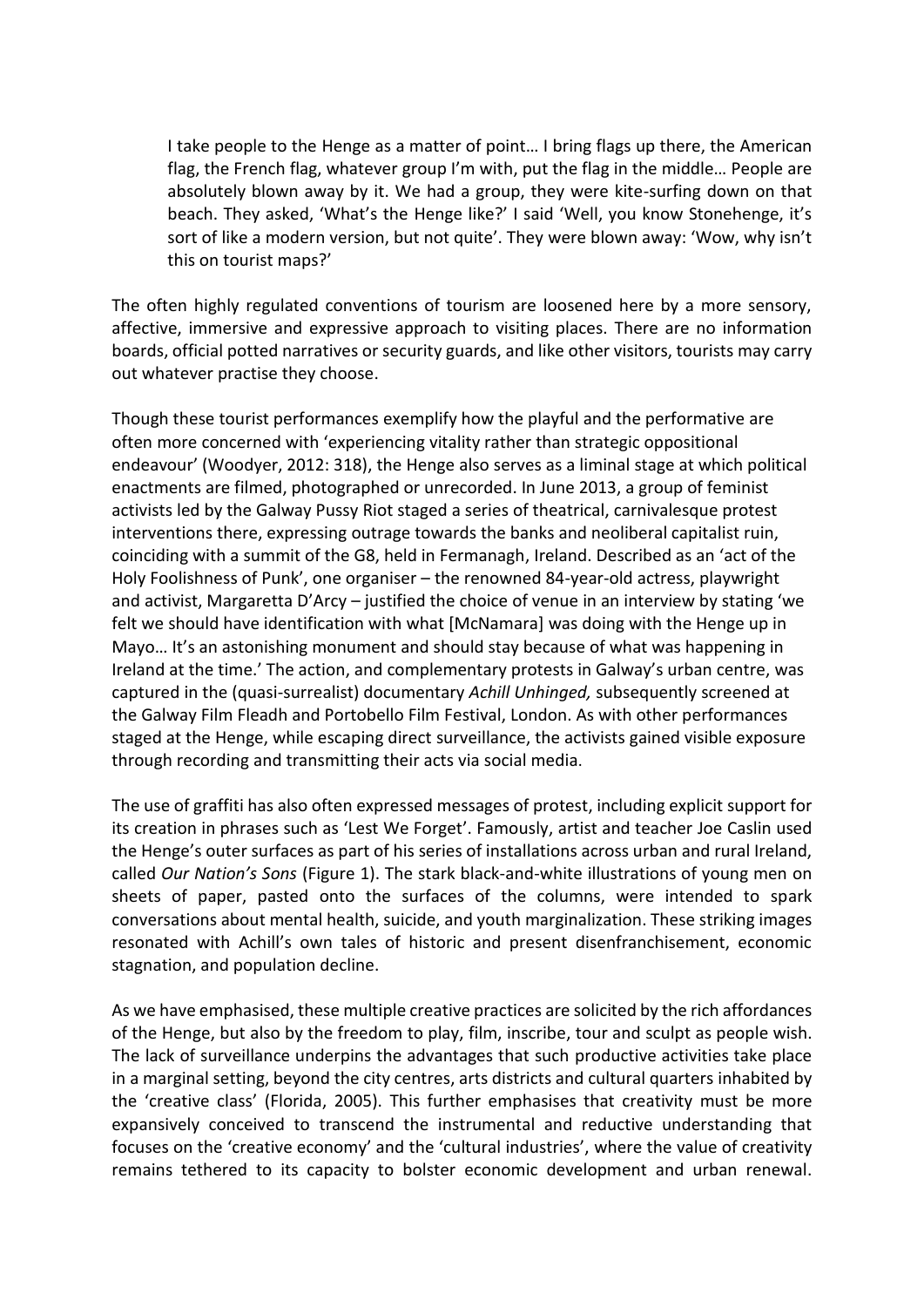Creativity can instead be sustained by other values such as generosity, social collaboration, care and reciprocity (Hallam and Ingold, 2007). At Achill Henge, playful creative practices strengthen individual and collective capacities, transmit political messages and produce novel cultural forms and practices. Such practices are not akin to the much-vaunted forms of tactical urbanism often proposed as a creative political and experimental place-making interventions. Indeed, Mould (2014) argues that flash-mobbing, yarn bombing, pop-up shops and guerrilla gardening emblematic of such tactics prove susceptible to incorporation by urban marketing strategies, and thus their critical potential is diminished. In a liminal site like Achill Henge, such co-optation has not occurred.

# **Conclusion**

Mayo council were aghast at the erection of Achill Henge and sought to have it demolished. When awareness about the huge memorial first dawned on locals, many were equally disdainful. Local journalist, Edwin, related that complaints focused on rumours about the high cost of the structure, the violation of commonage, and the individualistic, unilateral nature of this expression of political anger. Yet, seven years later, with intense media focus long over, our interviewees revealed that these negative opinions have diminished and the site has gained significant local support. Tourist manager Sean admitted, 'I'd hate to see it go, to be honest. The feeling is a lot warmer to it than it was a few years ago. No doubt about that'. Tourist guide Derek was more fulsome in his disdain at the potential for its demolition: 'Mayo County Council, I think they want it just knocked (down), but what's the bloody point?... It's pathetic.'

Photographer Mick was also enthusiastic about the Henge's positive qualities: 'As a piece of performance art, or a public installation… It's testament to the ghost estates, the building boom, the raw material that fucking built this… I don't think it could be more perfect. It's not an eyesore within the landscape… It's still kind of stirring people's imaginations.' Likewise, Margaretta eloquently championed the memorial:

I personally think it's an astonishing monument and should stay because of what was happening in Ireland at that time. I like the fact that he actually openly displayed his anger, because no one else in the country was doing that… This artist has made the most significant piece of brutal art in the 21<sup>st</sup> century, signifying and symbolising the total disgust and destruction of the Celtic Tiger… The acoustics are perfect, there are hardly any open spaces for performing political art in the country. This is a space that can be used for the good.'

We have emphasised its virtues as a rare memorial to the excesses of growth and capital, a crucial role given the subsequent erasure of many ghost estates from the landscape. In situating this controversial structure in its spatial, historical and cultural context, we have outlined that along with a growing polyphony of memorial forms, it moves away from figurative representations of esteemed men, warriors and tragic events, and from romantic commemoration of myth, loss and nostalgia. Achill Henge, we suggest, articulates the notion that, like the ruins and the ghost estates which it echoes, memorials can 'become forces for mobilizing and materializing collective anger and resistance' (DeSilvey and Edensor, 2013: 468). As property prices in Ireland, at the time of writing, rise once more, and the economic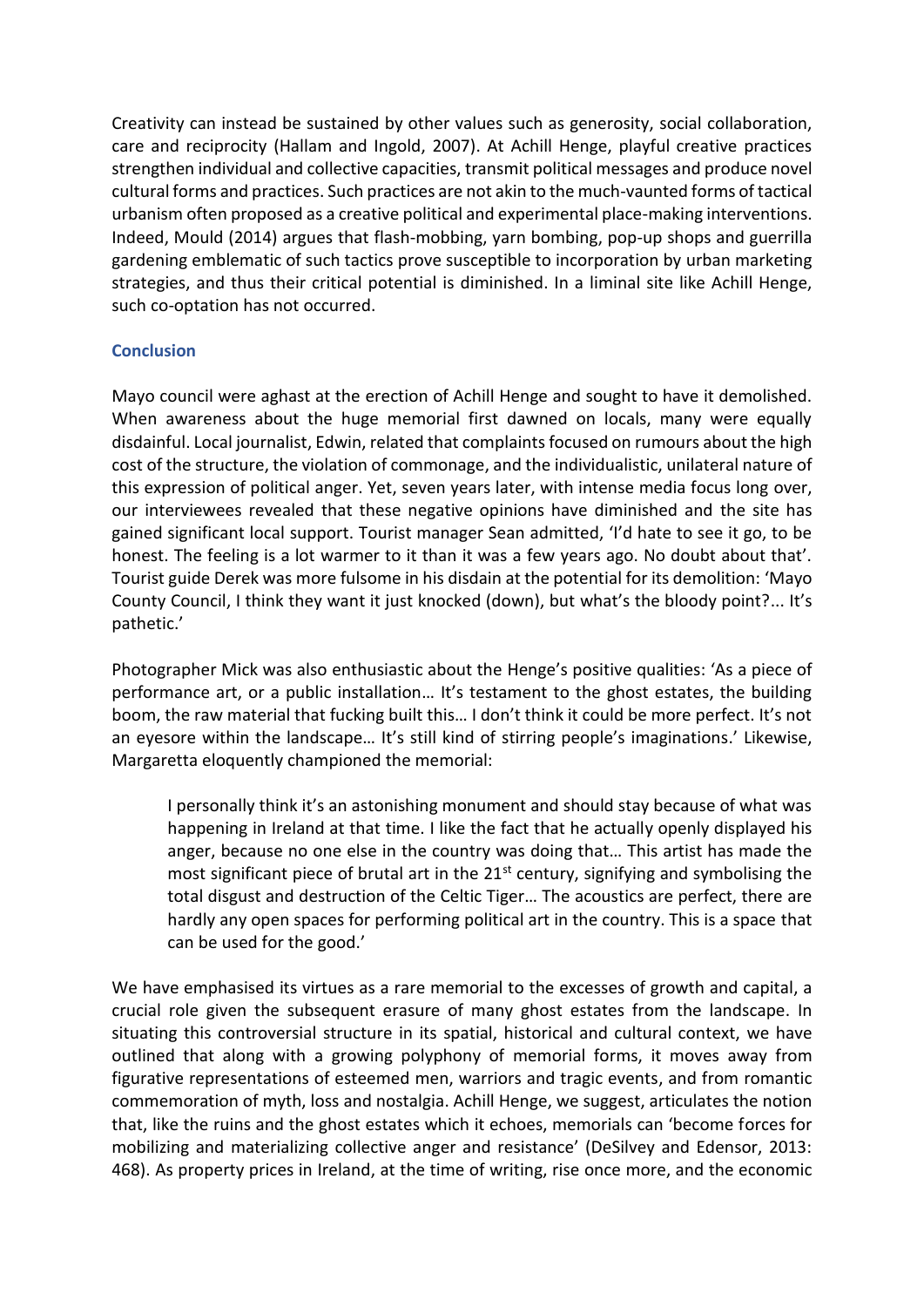hegemony of growth and multinational capital appears unquestioned, we contend that such forces are sorely needed.

We have also productively focused on the Henge's utility as a site defined by 'democratic openness' (Maddrell, 2009: 681), and how its particularly rich affordances have encouraged a plethora of practices. Many are playful, and though play is often regarded as infantile or frivolous, it can be 'a vehicle for becoming conscious of those things and relationships that we would otherwise enact or engage without thinking'; moreover, play can be 'an area ripe for rupture, sparks of insight and moments of invention, which present us with ways to be 'otherwise'. (Woodyer, 2012: 322). The Henge might be considered as a *loose space* (Franck and Stevens, 2007), a deterritorialised realm, or a species of 'found space' (Unt et al, 2014) which is underdetermined in meaning and function. Though explorations of the intersection between geographical scholarship and creative practice have been critiqued as lacking a political potency, more recent work has explored 'the potentialities of arts practices with respect to socio-political transformations' (Marston and Leeuw, 2013: xiii). In this context, we argue that this unregulated counter-space is open to a wealth of creative practices that may transcend the limits to action and thought in more prescriptive, less remote settings, fostering improvisational and playful responses that take place in the moment, often without prior agendas (Dyson and Jeffreys, 2018). This is crucial to fostering experimentation, conviviality, and expression; it serves as a prefigurative venue *enabling* altered outlooks on hegemonic political and economic rationalities to emerge (Gibson-Graham and Roelvink, 2010).

Throughout, we have followed other geographers in examining liminality (see McConnell, 2017, for an overview), specifically considering the virtues of the Henge as a liminal space. In moving away from the functionalist assumptions of Turner's (1969) conception wherein those entering liminal time and space are subsequently reassimilated into the social, we have focused on the Henge's potential as a marginal site in which to *develop* ongoing, unstable political identities. As Shields (1991: 84) notes, 'Liminality represents a liberation from the regimes of normative practices and performance codes of mundane life because of its interstitial nature'. While contemporary examinations of liminal spaces have focused on interstitial urban realms in which migrants, revolutionaries and activists express identities and plot, this more distant rural location offers considerable levels of 'comfort, secludedness and invisibility' (Swerts, 2017: 384) that facilitate uninterrupted experimentation and expression away from the surveillance of onlookers and authorities.

Swerts (2017: 382) asserts that, besides overt public protests, 'the spatial practices that take place out of sight and that forego these public stagings are equally important to grasp processes of political subject formation'. These new performances, political expressions and understandings emerge in a world in which protest and dissent is increasingly regulated, permitised, and confined to particular controlled spaces (Mitchell and Staeheli, 2005). The creative, artistic and theatrical performances we have identified can serve as rehearsals for more visible stagings of public protest or subsequent transmission via social media. A marginal, unpoliced, unfinished, richly textured and indeterminate site such as Achill Henge therefore offers the potential to inspire alternative understandings of place, memory and political activity.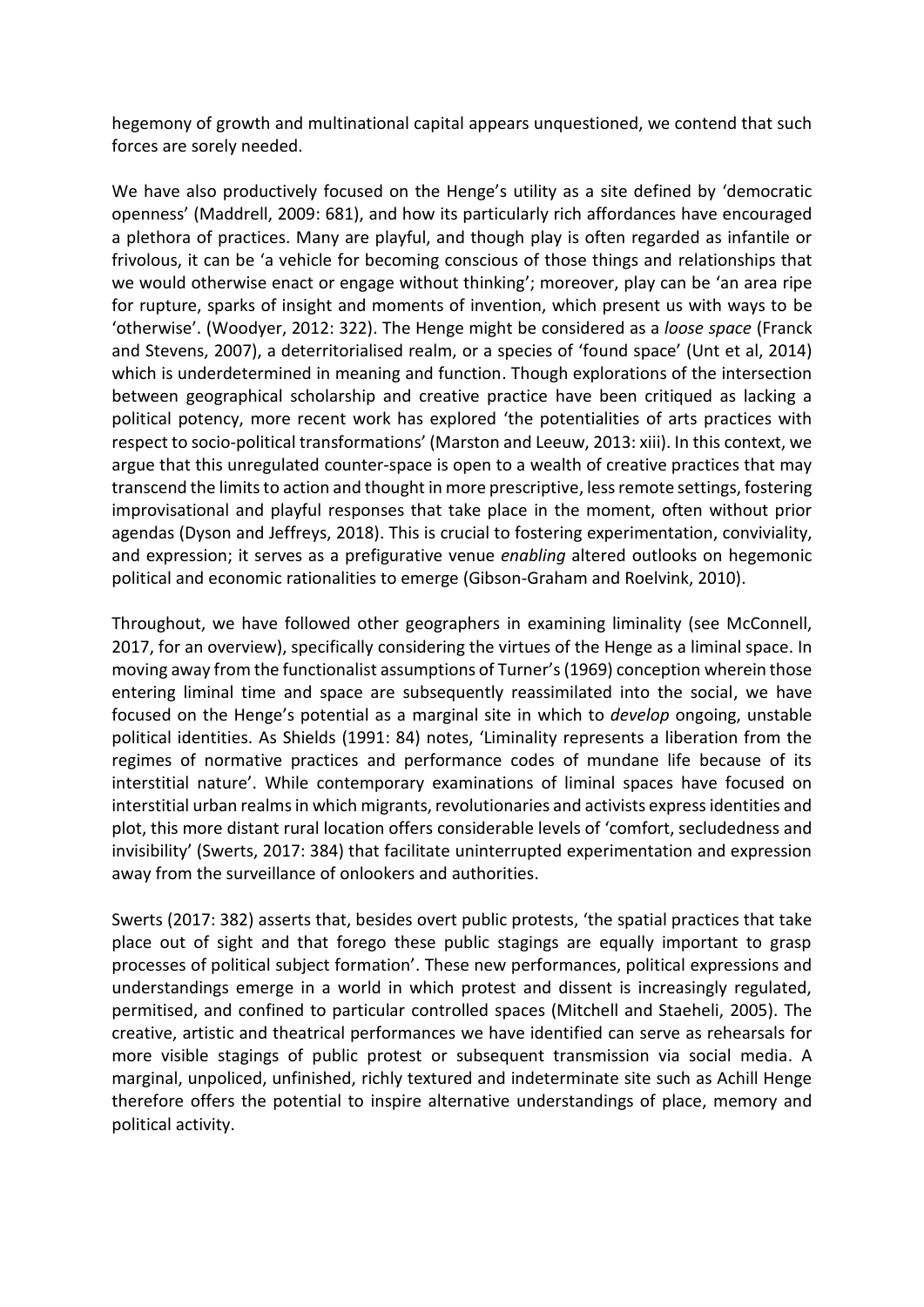## **Bibliography**

- Ashley, S. (2016). Acts of heritage, acts of value: memorialising at the Chattri Indian Memorial, UK. *International Journal of Heritage Studies*, *22*(7), 554–567. https://doi.org/10.1080/13527258.2016.1167107
- Atkinson D (2008) 'The heritage of mundane places', in Graham B and Howard P (eds)*The Ashgate Research Companion to Heritage and Identity*. Farnham: Ashgate, pp.381-396.
- Battel R (2003) Ireland's 'Celtic Tiger' Economy. *Science, Technology, and Human Values* 28(1): 93– 111.
- Brown, K (2014) Spaces of play, spaces of responsibility: Creating dichotomous geographies of outdoor citizenship. *Geoforum*, 55: 22-32.
- Colomb C (2012) Pushing the urban frontier: temporary uses of space, city marketing, and the creative city discourse in 2000s Berlin. *Journal of urban affairs 34*(2): 131–152.
- Courage, C & McKeown, A (eds) (2018) *Creative Placemaking: Research, Theory and Practice,* London: Routledge.
- Crowley J (2016) Constructing famine memory: the role of monuments. in Moore N and Whelan Y (eds) *Heritage, Memory and the Politics of Identity: New Perspectives on the Cultural landscape,* London: Routledge, pp. 67–80.
- Crownshaw R (2014) 'The Memorialization of History' in S. Berger and B. Niven (eds) *Writing the History of Memory* (London: Bloomsbury), pp. 219–237.
- Daly G (2016) The neo-liberalization of strategic spatial planning and the overproduction of development in Celtic Tiger Ireland. *European Planning Studies* 24(9): 1643–1661.
- Demos T (2016) Between Rebel Creativity and Reification: For and Against Visual Activism. *Journal of Visual Culture* 15(1): 85–102.
- de Solà-Morales I (2013) 'Terrain vague'. in Barron P, Mariani M, (eds). *Terrain Vague: Interstices at the Edge of the Pale*. London: Routledge, pp. 38–44.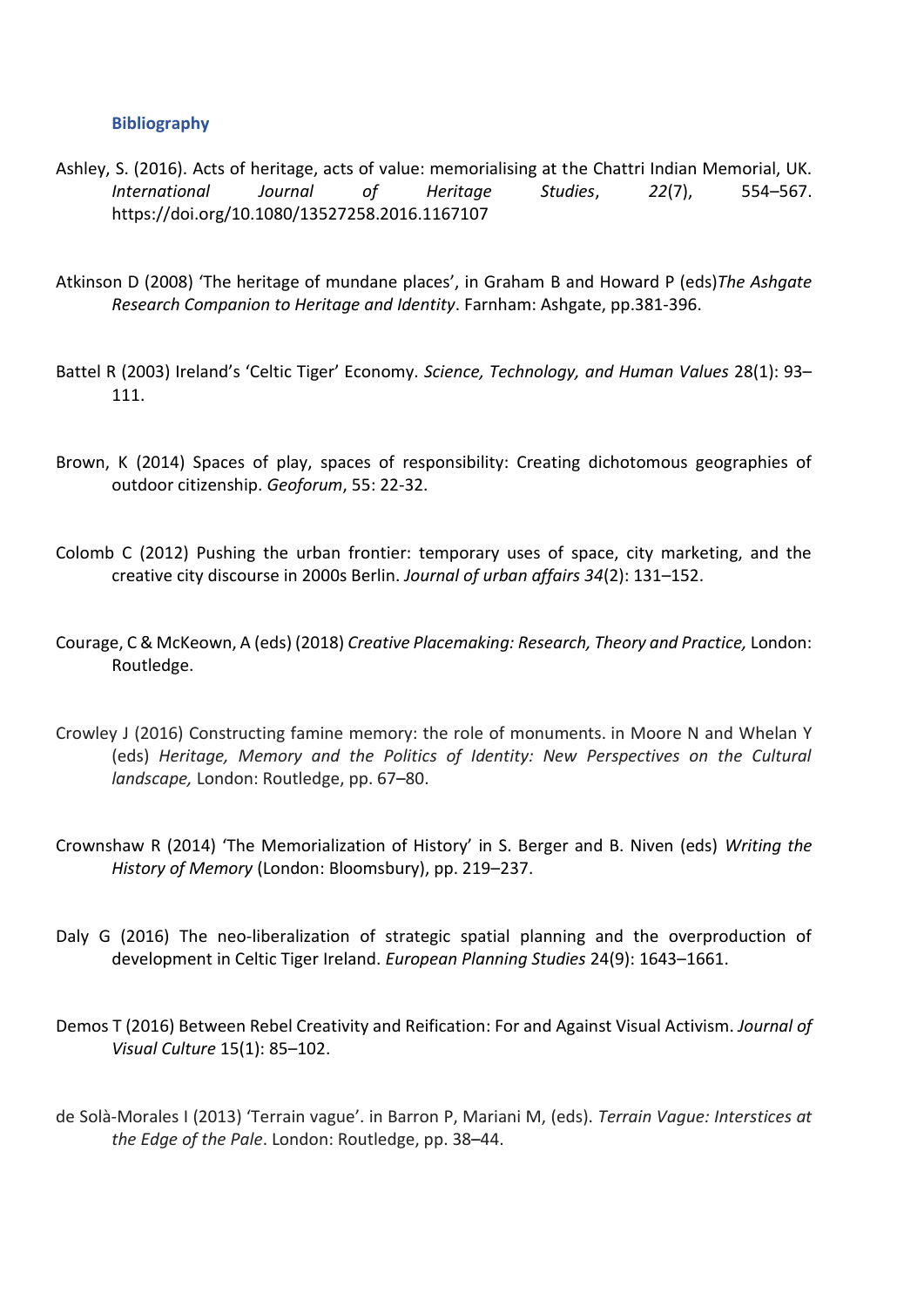DeSilvey C and Edensor T (2013) Reckoning with ruins. *Progress in Human Geography* 37(4): 465–485

- Di Falco S and van Rensburg T (2008) Making the Commons Work: Conservation and Cooperation in Ireland. *Land Economics* 84(4): 620–634.
- Duff C (2010) 'On the role of affect and practice in the production of place'. *Environment and Planning D: Society and Space* 28(5): 881–895.
- Duffy R (2017) 'IRA leader Seán Russell and the story of Dublin's most controversial statue', TheJournal.ie (19/4/17), Available from [https://www.thejournal.ie/sean-russell-statue-](https://www.thejournal.ie/sean-russell-statue-3549072-Aug2017/)[3549072-Aug2017/](https://www.thejournal.ie/sean-russell-statue-3549072-Aug2017/)
- Dyson J and Jeffrey C (2018) 'Everyday prefiguration: Youth social action in north India'. *Transactions of the Institute of British Geographers*, 43(4): 573-585.
- Edensor T and Millington S (2018) 'Spaces of vernacular creativity reconsidered') in C. Courage and A. McKeown (eds) C*reative Placemaking: Research, Theory and Practice*. London: Routledge
- Fazenda B and Drumm I (2013) Recreating the Sound of Stonehenge. *Acta Acustica united with Acustica* 99(1): 110–117.
- Florida R (2005). *Cities and the creative class*. New York: Routledge.
- Forty A (2005) 'Concrete and memory', in Crinson M (ed) *Urban Memory: History and Amnesia in the Modern City*, London: Routledge
- Garvey A (1999) Competition row brews over Ritchie's Dublin steel spire. *Architects Journal*. Available at: https://www.architectsjournal.co.uk/home/competition-row-brews-over-ritchies-dublinsteel-spire/771803.article (accessed 16 November 2018).
- Gibson-Graham JK and Roelvink G (2010) An economic ethics for the Anthropocene. *Antipode* 41(s1): 320–346.
- Graffiti Zoetrope, Achill Henge, YouTube: <https://www.youtube.com/watch?v=mPV7seqsPME> (accessed, 2/11/18)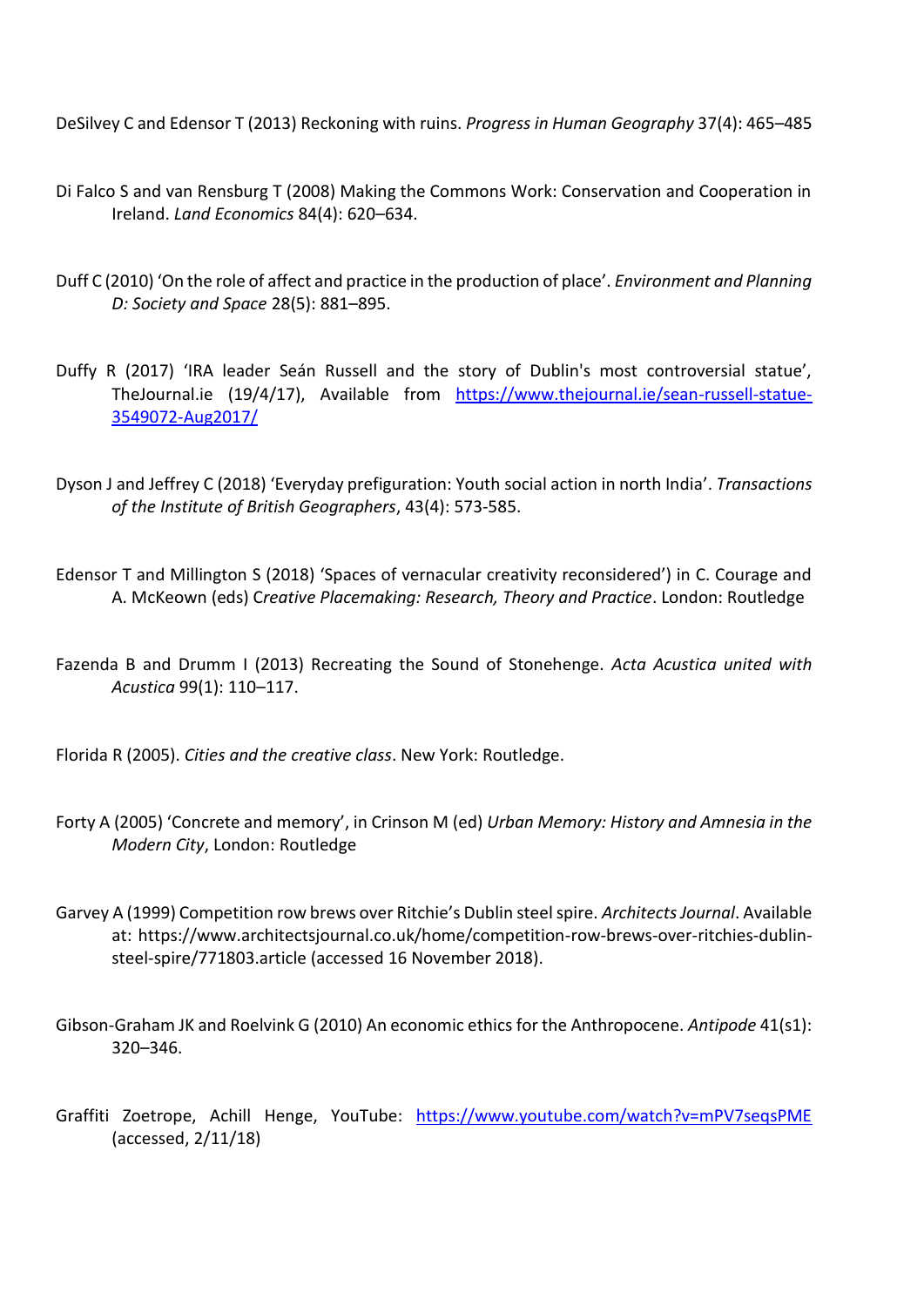- Hamilton P (2011) Material memories and the Australian memorial imagination. *Melbourne Historical Journal*39(1): 11–23.
- Hawkins H (2014) *For Creative Geographies: Geography, Visual Arts and the Making of Worlds*. Routledge advances in geography. Abingdon, Oxon: Routledge.
- Hoelscher S and Alderman D (2004) Memory and Place: Geographies of a critical relationship. *Social and Cultural Geography* 5(3): 347–355.
- Johnson N (1995) Cast in stone: monuments, geography and nationalism. *Environment and Planning D: Society and Space* 13(1): 51–65.
- Johnson N (1999). Framing the past: time, space and the politics of heritage tourism in Ireland. *Political Geography*, *18*(2), 187–207.
- Kitchin R, O'Callaghan C, Boyle M, et al. (2012) Placing Neoliberalism: The Rise and Fall of Ireland's Celtic Tiger. *Environment and Planning A: Economy and Space* 44(6): 1302–1326.
- Kitchin R, O'Callaghan C and Gleeson J (2014) The New Ruins of Ireland? Unfinished Estates in the Post-Celtic Tiger Era. *International Journal of Urban and Regional Research* 38(3): 1069–1080.
- Leeuw S de and Hawkins H (2017) Critical geographies and geography's creative re/turn: poetics and practices for new disciplinary spaces. *Gender, Place and Culture* 24(3): 303–324.
- Lorimer H (2005) Cultural geography: the busyness of being 'more-than-representational.' *Progress in Human Geography*, *29*(1), 83–94.
- Maddrell A (2009) A place for grief and belief: The Witness Cairn at the Isle of Whithorn, Galloway, Scotland. *Social and Cultural Geography* 10(6): 675–693.
- Maddrell A (2013) Living with the deceased: Absence, presence and absence-presence. *Cultural Geographies*, 20(4): 501-522.
- Mahoney D (2012) Boom tomb. *The Dublin Review* 46. Available at: https://thedublinreview.com/article/boom-tomb/ (accessed 16 November 2018).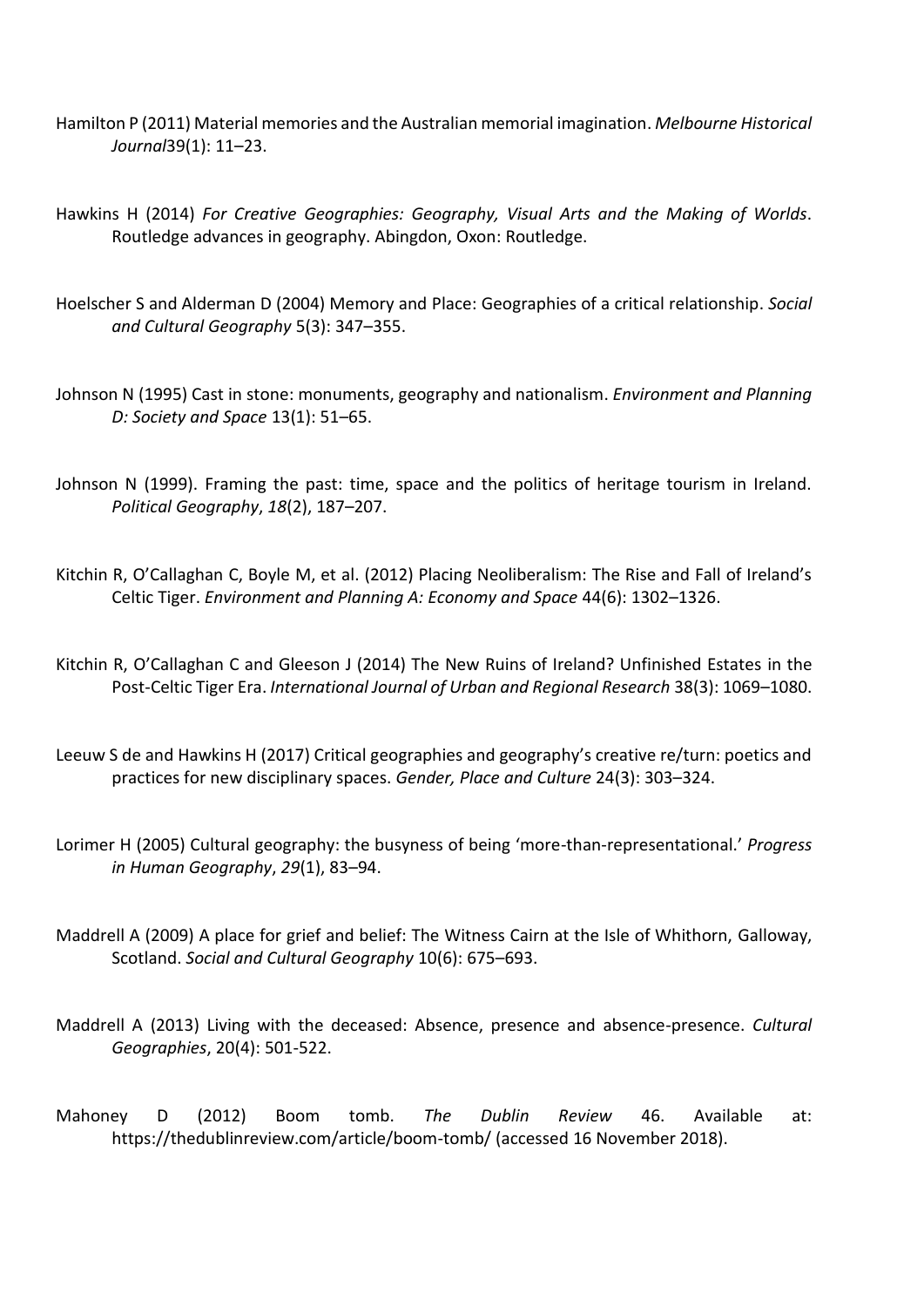Marston S and Leeuw S (2013) Creativity and Geography: Toward a Politicized Intervention\*. *Geographical Review* 103(2): iii–xxvi.

McConnell F (2017) 'Liminal geopolitics: The subjectivity and spatiality of diplomacy at the margins'. *Transactions of the Institute of British Geographers*, 42(1): 139-152.

McGreal E (2011a). McNamara behind mysterious "Achill-henge." *The Irish Times*. 30/11/2011

McGreal E (2011b) Achill-henge hailed as 'genius'. *The Mayo News*, 6/12/11.

Mitchell D and Staeheli L (2005) Permitting Protest: Parsing the Fine Geography of Dissent in America. *International Journal of Urban and Regional Research*, *29*(4), 796–813. https://doi.org/10.1111/j.1468-2427.2005.00622.x

Moynihan C (2012) British researcher pitches for Achill-henge. *The Mayo News*, 14/8/12.

Nash C (1999) Irish placenames: post‐colonial locations. *Transactions of the Institute of British Geographers*, 24(4): 457-480.

Nee M (2010) Anglo Avenger arrested after cherry picker protest. *Galway Advertiser*. 12/09/2012

Nora P (1989) Between memory and history: Les lieux de mémoire. *Representations*, (26), 7–24.

- Ntounis N and Kanellopoulou E (2017) Normalising jurisdictional heterotopias through place branding: The cases of Christiania and Metelkova. *Environment and Planning A: Economy and Space* 49(10): 2223–2240.
- O'Callaghan C (2016) Ghost estates: Spaces and spectres of Ireland after NAMA. In: Crowley C and Linehan D (eds) *Spacing Ireland*. London: Palgrave MacMillan, pp. 17–31.
- O'Connor P (2008) The Sound of Silence: Valuing Acoustics in Heritage Conservation. *Geographical Research* 46(3): 361–373.
- Orangias J Simms J and French S (2018) The Cultural Functions and Social Potential of Queer Monuments: A Preliminary Inventory and Analysis. *Journal of Homosexuality*, *65*(6), 705–726.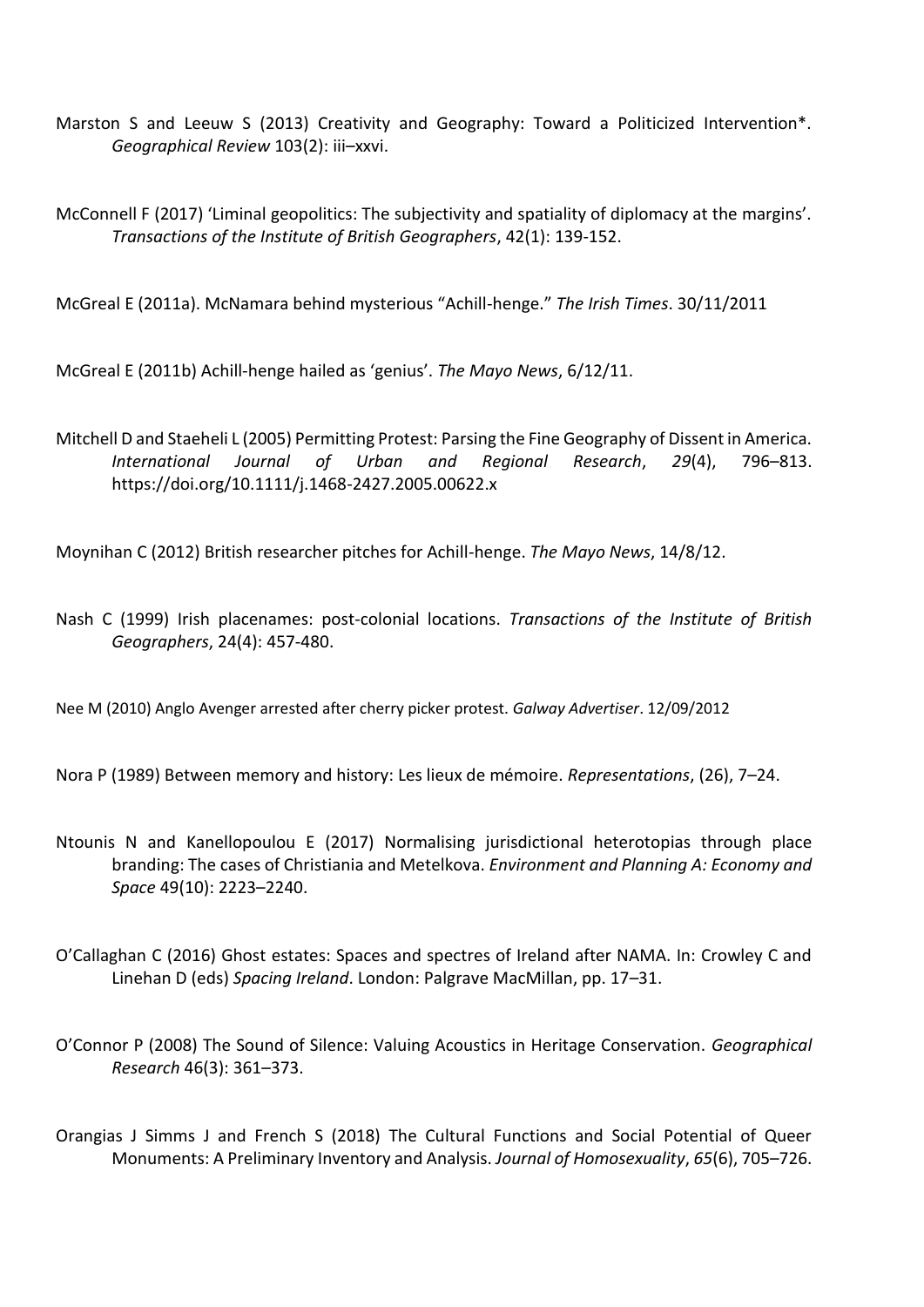Robertson I (2012) Heritage from Below: Class, Social Protest and Resistance. In P. Graham and P. Howard (Eds.), *The Ashgate Research Companion to Heritage and Identity* (pp. 143–158). Ashgate Publishing, Ltd.

Robertson I (2016) *Heritage from Below: Heritage, Culture and Identity*, London: Routledge

Shields R (1991) *Places on the Margin: Alternative Geographies of Modernity*. Abingdon: Routledge.

Smith L (2006) *Uses of heritage*. Abingdon, Oxon ; New York: Routledge.

Spirit of Place / Spirit of Design: <http://spiritofplace-design.com/spirit-of-place/> (accessed 22/11/2018)

Stavrides S (2014) Emerging common spaces as a challenge to the city of crisis. *City* 18(4-5): 546–550.

Stevens Q (2007) *The Ludic City: Exploring the Potential of Public Spaces.* London: Routledge.

- Stevens Q and Sumartojo S (2015) 'Introduction: Commemoration and Public Space' *Landscape Review* 15(2): 2–6.
- Sumartojo S (2018 'Memorials and state sponsored history', in Bevernage B and Wouters N (eds.) *The Palgrave Handbook of State-Sponsored History After 1945*. London: Palgrave Macmillan, pp. 449–476.
- Swerts T (2017) 'Creating space for citizenship: The liminal politics of undocumented activism'. *International journal of urban and regional research*, 41(3): 379-395.
- Till R (2011) Songs of the Stones: An Investigation into the Acoustic History and Culture of Stonehenge. *IASPM@Journal* 1(2): 1–18.

Tipton G (2018) 'What are the strange artworks popping up all over Mayo?' *The Irish Times*, (6/1/18)

Tír Sáile: The North Mayo Sculpture Trail [http://www.mayo-ireland.ie/en/things-to-do/museums/tir](http://www.mayo-ireland.ie/en/things-to-do/museums/tir-saile.html)[saile.html](http://www.mayo-ireland.ie/en/things-to-do/museums/tir-saile.html) (accessed 22/11/2018)